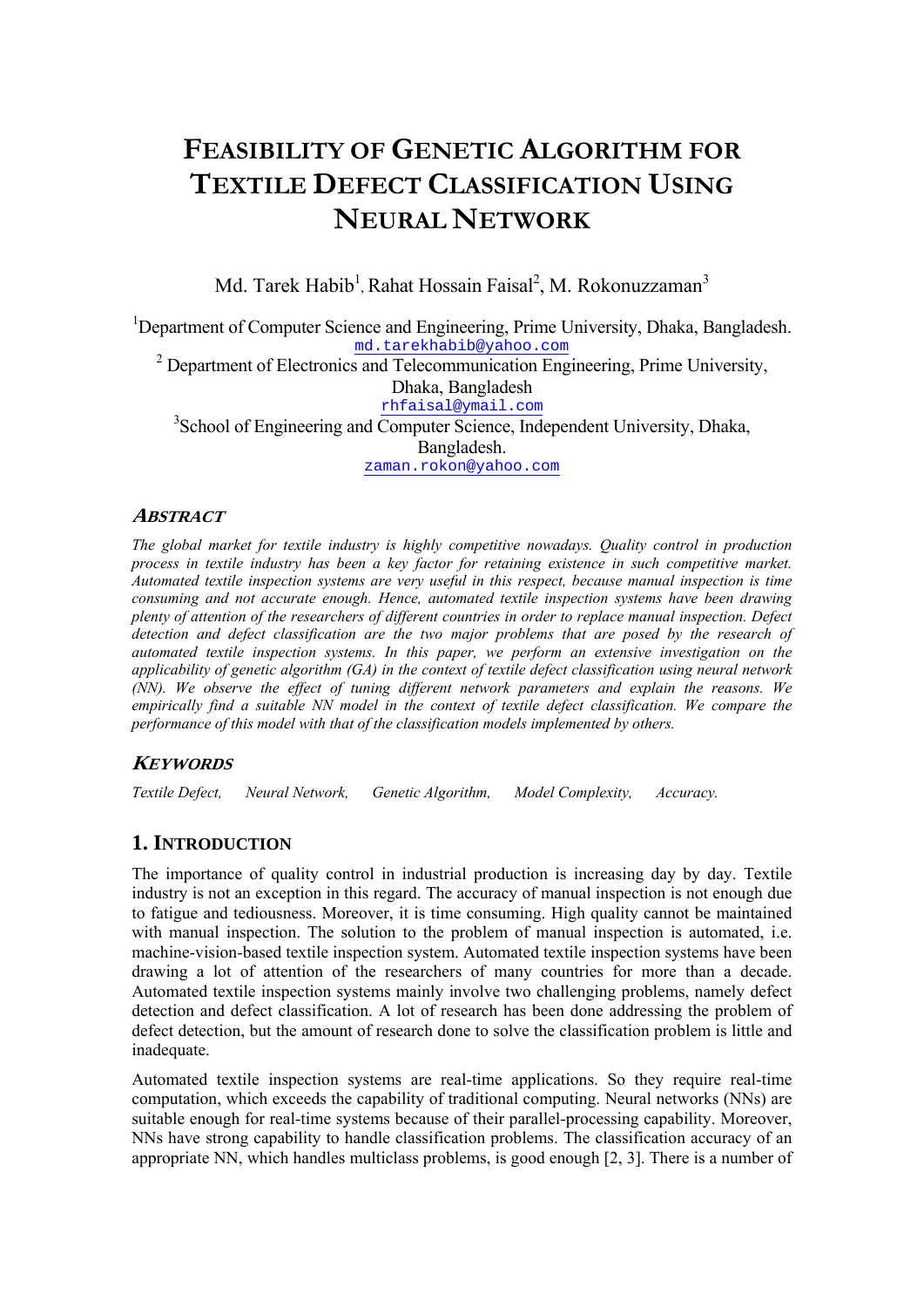performance metrics of NN models. Classification accuracy, model complexity and training time are three of the most important performance metrics of NN models.

Considering the fact that learning in NNs is an optimization process; genetic algorithm (GA), which is an optimization method, has attracted considerable attention of the NN research community. It has been applied to train NN in many contexts, but, to the best of our knowledge, has not yet been applied in order to classify textile defects.

In this paper, we investigate the feasibility of GA in the context of NN based textile defect classification. We observe and justify the impact of tuning different network parameters, such as crossover rate, mutation rate etc. We attempt to find proper NN model in the context of textile defect classification by tuning these parameters. Finally, we compare the performance of the NN model with that of the classification models described in different published articles in terms of the two performance metrics − accuracy and model complexity.

# **2. LITERATURE REVIEW**

A number of attempts have been made for automated textile defect inspection [4-24]. Most of them have concentrated on defect detection, where few of them have concentrated on classification. Mainly three defect-detection techniques [8, 25], namely statistical, spectral and model-based, have been deployed. A number of techniques have been deployed for classification. Among them, NN, support vector machine (SVM), clustering, and statistical inference are notable.

Statistical inference is used for classification in [18] and [19]. Cohen et al. [18] have used statistical test, i.e. likelihood-ratio test for classification. They have implemented binary classification, i.e. categorization of only defective and defect-free. Campbell et al. [19] have used hypothesis testing for classification. They also have implemented classification of only defective and defect-free classes. Binary classification, i.e. categorization of only defective and defect-free fabrics, doesn't serve the purpose of textile-defect classification. Murino et al. [10] have used SVMs for classification. They have worked on spatial domain. They have used the features extracted from gray-scale histogram, shape of defect and co-occurrence matrix. They have implemented SVMs with 1-vs-1 binary decision tree scheme in order to deal with multiclass problem, i.e. distinct categorization of defects. Campbell et al. [17] have used modelbased clustering, which is not suitable enough for real-time systems like automated textile inspection systems.

NNs have been deployed as classifiers in a number of articles. Habib and Rokonuzzaman [1] have deployed counterpropagation neural network (CPN) in order to classify four types of defects. They concentrated on feature selection rather than giving attention to the CPN model. They have not performed in-depth investigation on the feasibility of CPN model in the context of automated textile defect inspection.

Backpropagation learning algorithm has been used in [8], [11], [14] and [15]. Saeidi et al. [8] have trained their NN by backpropagation algorithm so as to deal with multiclass problem, i.e. categorizing defects distinctly. They have first performed off-line experiments and then performed on-line implementation. Their work is on frequency domain. Karayiannis et al. [11] have used an NN trained by backpropagation algorithm in order to solve multiclass problem. They have used statistical texture features. Kuo and Lee [14] have used an NN trained by backpropagation algorithm so as to deal with multiclass problem. They have used maximum length, maximum width and gray level of defects as features. Mitropulos et al. [15] have trained their NN by backpropagation algorithm so as to deal with multiclass problem. They have used first and second order statistical features. Islam et al. [9, 23] have used resilient backpropagation algorithm to train their NN. Their networks have been capable of dealing with multiclass problem.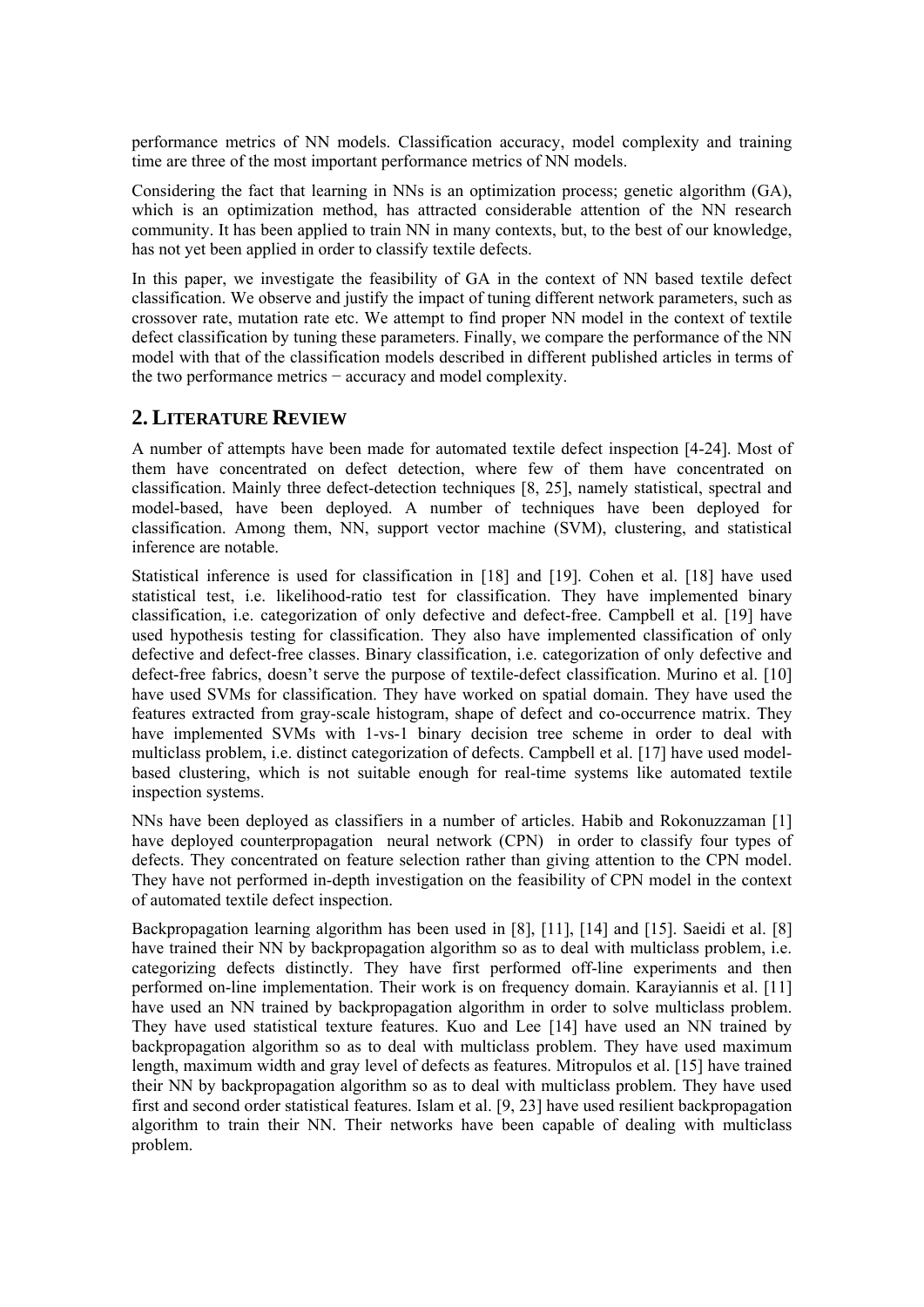Shady et al. [16] have used learning vector quantization (LVQ) algorithm in order to train their NNs. Their NNs have been implemented in order to handle multiclass problem. They have separately worked on both spatial and frequency domains for defect detection. Kumar [12] has used two NNs separately. The first one has been trained by backpropagation algorithm. The network has been designed for binary classification, i.e. categorization of only defective and defect-free. He has shown that the inspection system with this network was not cost-effective. So he has further used linear NN and trained the network by least mean square error (LMS) algorithm. The inspection system with this NN was cost-effective, but it could not deal with multiclass problem. Inability to deal with multiclass problem doesn't serve the purpose of textile-defect classification. Karras et al. [13] have also separately used two NNs. They have trained one NN by backpropagation algorithm. The other NN used by them was Kohonen's Self-Organizing Feature Maps (SOFM). They have used first and second order statistical-texture features for both NNs. Both of the networks used by them are capable of handling binary classification problem. Categorization of only defective and defect-free fabrics doesn't serve the purpose of textile-defect classification.

# **3. NN MODEL TRAINED GENETIC-ALGORITHM**

Learning in NNs can be considered as an optimization process. GA is an optimization method. It can be applied as a learning algorithm on any network topology.

# **3.1. Choice of Activation Function**

The GA evaluates the error function at a set of some randomly selected points, which is known as a population, of the definition domain. Taking this information into account, a new set of points, i.e. a new population is generated. Gradually the points in the population approach local minima of the error function. GA can be used when no information is available about the gradient of the error function at the evaluated points. That means the error function does not need to be continuous or differentiable. Therefore, the activation function can also be discontinuous or not differentiable [2].

# **3.2. Initialization of Weights**

Initialization of weights is an issue that needs to be resolved. Training begins with initial weight values, which are randomly chosen. Large range of weight values may lead the training phases to take more number of training cycles.

# **3.3. Choice of Fitness Function**

An important issue is that how the fitness is measured, i.e. what the definition of fitness function F is. This needs to be resolved. There are many options of defining the fitness function. The goal of classification is to achieve as much accuracy as possible on future, i.e. unseen input or feature vectors [29].

# **3.4. Choice of Convergence Criterion**

The stopping or convergence criterion depends on the application although there are a number of options of setting the stopping or convergence criterion of the GA.

# **3.5. Choice of Population Size**

The GA evaluates the error function at a set of points in every training cycle. This set of search points is known as the population and the training cycle is known as the generation. The size of the population is represented by M. M has to be chosen as a value less than  $2^n$ , where n is the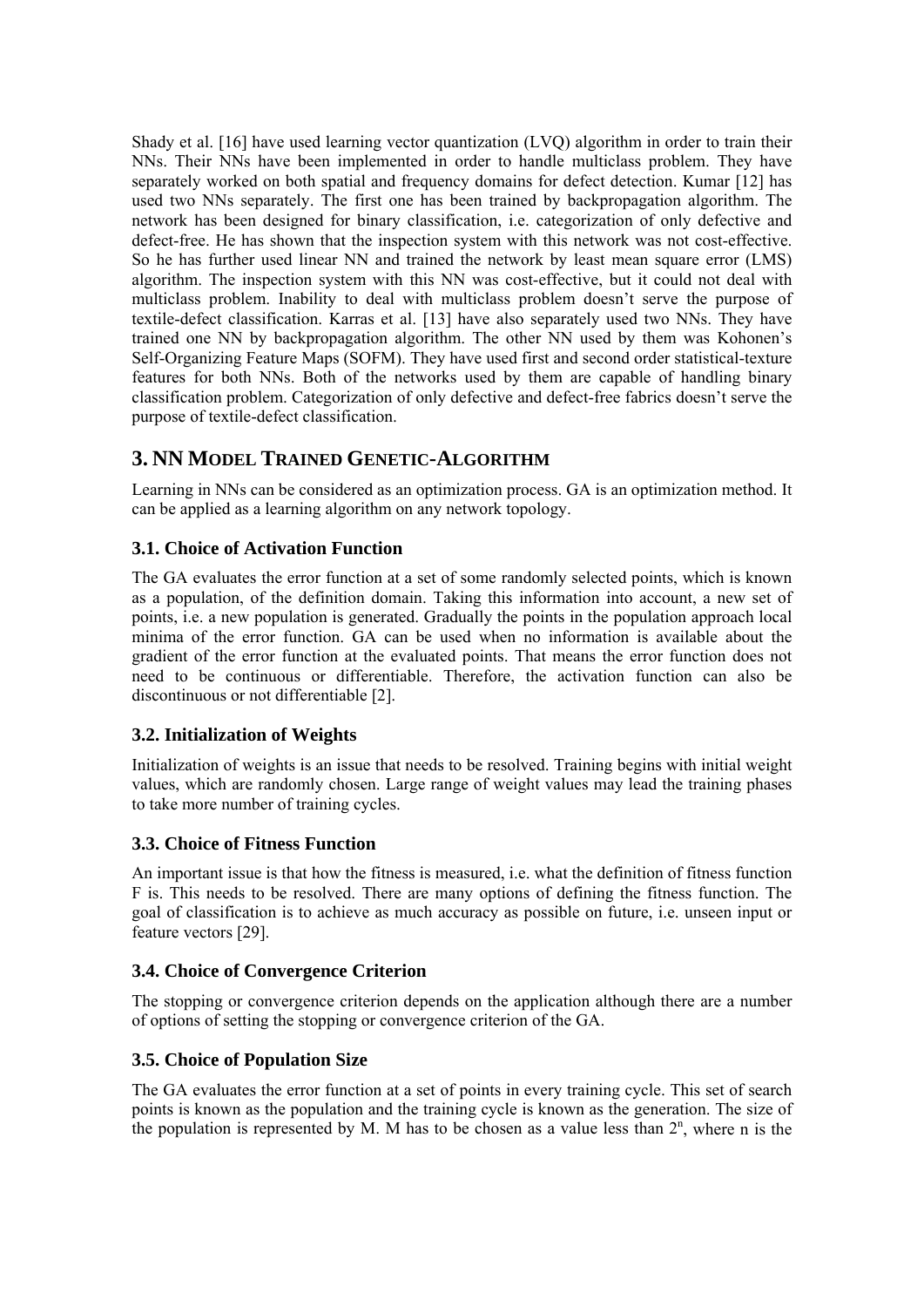number of the bits comprising each search point. A search point is also known as a string in this context and is represented by s [30]. In fact, the proper value of M depends on the application.

# **3.6. Setting Selection Strategy**

The GA applies three operators known as genetic operators. Of the three operators, selection is the first operator that comes into play in a training cycle. It determines the strings of current generation, from which the population of next generation is build. The strings selected undergo the crossover operation [30]. The selection operator can be implemented in many ways.

# **3.7. Choice of Crossover Rate**

Of the three genetic operators, crossover is the second operator that comes into play in a training cycle. It involves the mixing of two strings. A split point is randomly chosen along the length of either string. The last parts of the two strings are swapped, thereby yielding two new strings [29, 30]. Fig. 1 shows an example of the crossover operation on two 8-bit strings. The split point is 5 here (counting from the left).

# $\begin{bmatrix} 1 & 1 & 1 & 0 & 1 & 0 & 1 & 0 & 0 & 1 & 1 & 1 & 1 & 0 & 1 & 0 & 1 & 0 & 1 & 1 & 1 & 0 & 1 & 0 & 0 & 1 & 1 & 1 & 1 & 0 & 1 & 0 & 0 & 1 & 0 & 0 & 1 & 0 & 0 & 0 & 0 \end{bmatrix}$

Figure 1 An example of the crossover operation on two 8-bit strings. (a) Two strings are selected. (b) A slit point is randomly chosen. (c) The last parts of the two strings are swapped.

The crossover operator is the most crucial of the three genetic operators in obtaining global result. It is responsible for mixing the partial information contained in the strings of the population [30].

The probability that the crossover operator will be applied on a pair of strings is called the crossover rate  $P_c$ . If  $P_c$  is too low, the average improvement from one generation to the next will be small and the learning will be very long. Conversely, if  $P_c$  is too high, the evolution will be undirected and similar to a highly inefficient random search [29]. In fact, the right value of  $P_c$ depends on the application. Values between 0.6 and 0.99, inclusive, are reasonable choices of  $P_c$ [30].

# **3.8. Choice of Mutation Rate**

Mutation is the third and last genetic operator that comes into play in a training cycle. It involves the flipping, i.e. changing from a 1 to a 0 or vice versa, of the bits in a string. Each bit in a string is given a small uniform chance, i.e. probability of being flipped. This small uniform chance is called the mutation rate *Pm* [29]. Fig. 2 shows an example of the mutation operation on an 8-bit string, where  $P_m = 0.01$ . A random number,  $r \in [0, 1]$ , is chosen for each bit of the string 11001001. If  $r < P_m$ , then the bit is flipped, otherwise no action is taken. For the string 11001001, suppose the random numbers (0.093, 0.041, 0.003, 0.069, 0.027, 0.054, 0.081, 0.009) are generated. Then the bit flips take place. In this case, the third and eighth bits are flipped. The purpose of the mutation operator is to diversify the search and introduce new strings into the population in order to fully explore the search space [30].

Finding the right value of  $P_m$  is an important issue that needs to be resolved. If  $P_m$  is too low, the average improvement from one generation to the next will be small and the learning will be very long. Conversely, if  $P_m$  is too high, the evolution will be undirected and similar to a highly inefficient random search [29]. In fact, the right value of *Pm* depends on the application. Values between 0.001 and 0.01, inclusive, are reasonable choices of *Pm* [30].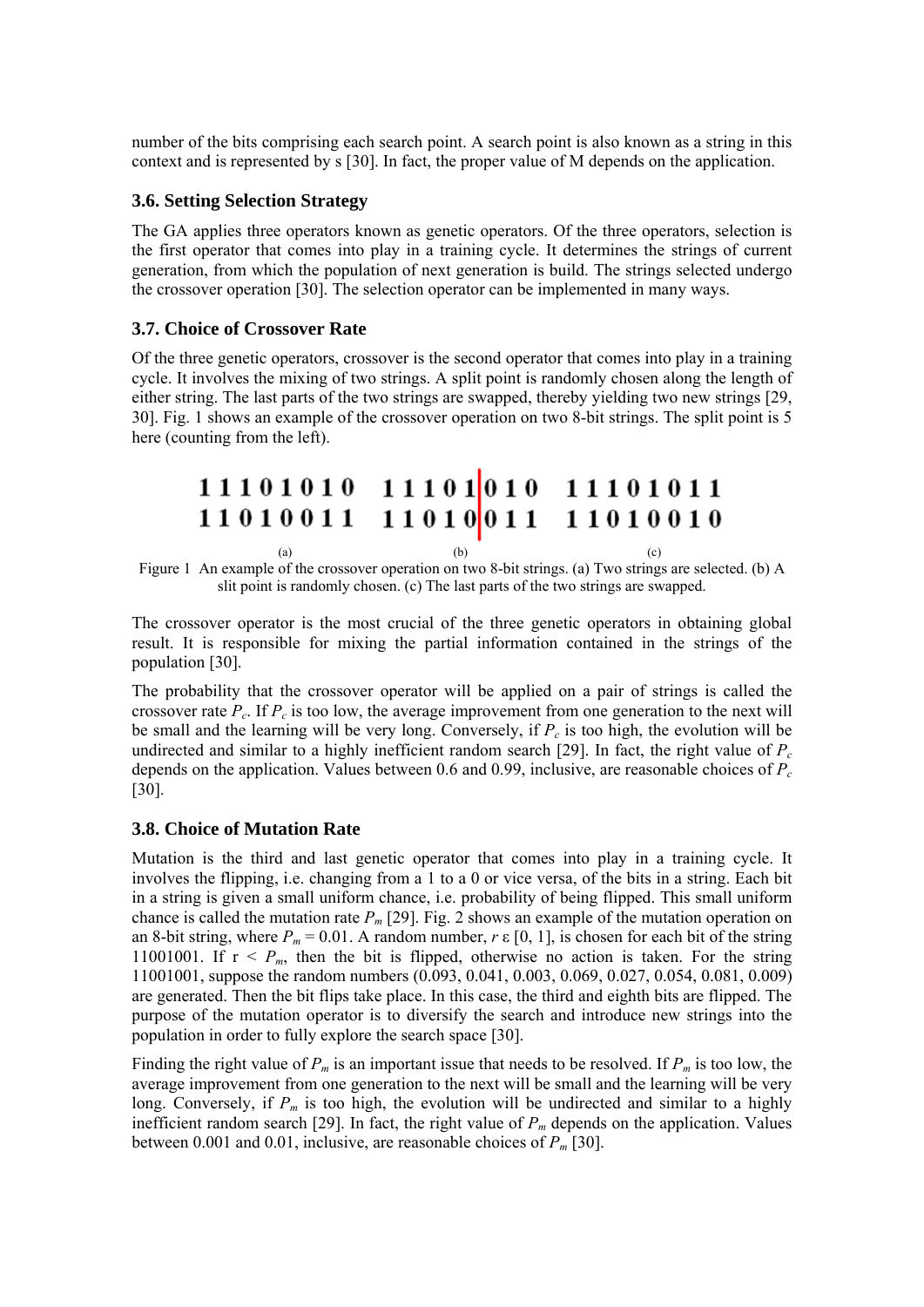| <b>Before mutation:</b> |  |  |  |                 | 1000100 |
|-------------------------|--|--|--|-----------------|---------|
| <b>After mutation:</b>  |  |  |  | 1 0 1 0 1 0 0 0 |         |

Figure 2. An example of the mutation operation on an 8-bit string.

# **3.9. Reduction of Computing Units**

An important issue is that how large the NN is required to successfully solve the classification problem. This should be resolved. Both training and recall processes take a large amount of time with a large number of computing units. That means computation is too expensive with a large number of computing units. Again, training process does not converge with too small number of computing units. That means the NN will not be powerful enough to solve the classification problem with too small number of computing units [27].

In fact, the right size of NN depends on the specific classification problem that is being solved using NN. One approach to find the right size of NN is to start training and testing with a large NN. Then some computing units and their associated incoming and outgoing edges are eliminated, and the NN is retrained and retested. This procedure continues until the network performance reaches an unacceptable level [27, 28].

# **4. APPROACH AND METHODOLOGY**

We are to address the automated textile defect inspection problem. Many possible approaches are investigated in order to accomplish our task. Finally, we have found the approach, shown in Fig. 3, optimal. Our approach starts with an inspection image of knitted fabric, which is converted into a gray-scale image. Then the image is filtered in order to smooth it and remove noises. The gray-scale histogram of the image is formed and two threshold values are calculated from the histogram. Using these threshold values, the image is converted into a binary image. This binary image contains object (defect) if any exists, background (defect-free fabric), and some noises. These noises are removed using thresholding. Then a feature vector is formed calculating a number of features of the defect. This feature vector is inputted to an NN, which is trained earlier by GA with a number of feature vectors, in order to classify the defect. Finally, it is outputted whether the image is defect-free, or defective with the name of the defect.



Figure 3. Block diagram of the textile defect inspection method

# **4.1. Defect Types**

In this paper, we have dealt with four types of defects. They frequently occur in knitted fabrics in Bangladesh. They are color yarn, hole, missing yarn, and spot shown in Fig. 4. Missing yarn can further be divided into two types – vertical and horizontal [1].



Figure 4. Different types of defect occurred in knitted fabrics. (a) Color yarn. (b) Hole. (c) Missing yarn. (d) Spot.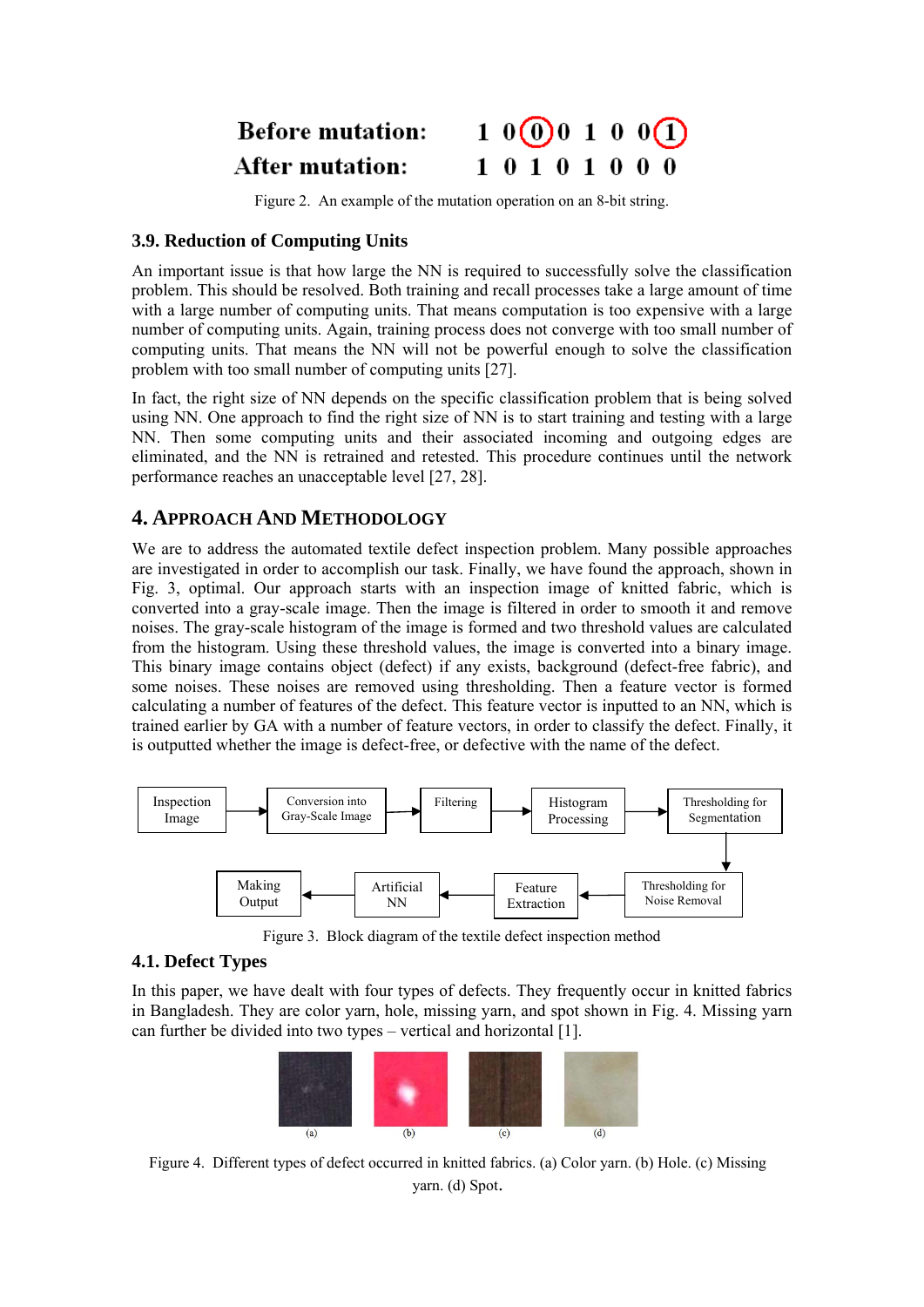# **4.2. Terminology**

We have adopted some special words [1] for the ease of explanation and interpretation of our automated textile defect inspection problem. We are going to use them in the rest of the paper.

- i) *Inspection Image*: Inspection image or image is the image to be inspected.
- ii) *Defective Region*: Defective Region is the maximum connected area of defect in an inspection image.
- iii) *Defect-Free Region*: Defect-free region is the maximum connected area in an inspection image, which does not contain any defect.
- iv) *Defect Window*: Defect window is the rectangle of minimum area, which encloses all Defective Regions in an inspection image.

# **4.3. An Appropriate Set of Features**

An appropriate set of features are selected for classifying the defects. The features are encountered from geometrical point of view. So the features are of same type, namely geometrical feature. Geometrical features describe different discriminatory geometrical characteristics of the defect in the inspection image. The geometrical features selected for classifying the defects are computationally simple to extract. Their discriminatory qualities are also high. Each of these geometrical features is discussed and justified here [1].

- i) *Height of Defect Window,*  $H_{DW}$ *.*
- *ii*) *Width of Defect Window,*  $W_{DW}$ *.*
- iii) *Height to Width Ratio of Defect Window,*  $R_{HW} = H_{DW} / W_{DW}$  (1)
- iv) *Number of Defective Regions, N<sub>DR</sub>.*

# **5. IMPLEMENTATION**

According to our approach to the automated textile defect inspection problem, shown in Fig. 3, we start with an inspection image of knitted fabric of size 512×512 pixels, which is converted into a grav-scale image. In order to smooth the image and remove noises, it is filtered by  $7\times7$ low-pass filter convolution mask, which is shown in Fig. 5. We have tried with a number of masks and find the one in Fig. 4 is the most suitable for our captured images. It considers the pixels in horizontal, vertical and diagonal directions of the center pixel more neighboring than the pixels in all other directions of the center pixels. So, it comparatively accentuates the pixels in horizontal, vertical and diagonal directions of the center pixel. Then gray-scale histogram of the image is formed. From this histogram, two threshold values  $\theta_L$  and  $\theta_H$  are calculated from the histogram using histogram peak technique [26]. This technique finds the two peaks in the histogram corresponding to the object (defect) and background (defect-free fabric) of the image. It sets one threshold value halfway between the two peaks and the other value either 0 or 255 depending on the positions of the two peaks corresponding to the object (defect) and background (defect-free fabric). Using the two threshold values  $\theta_L$  and  $\theta_H$ , the image with pixels  $p(x, y)$  is converted into a binary image with pixels  $b(x, y)$ , where

$$
b(x, y) = \begin{cases} 1, & \text{if } \theta_L \le p(x, y) \le \theta_H \\ 0, & \text{otherwise} \end{cases}
$$
 (2)

|     |   | 2           | -1             |                 | $1 \quad 2 \quad 1$      |                | $\mathbf{1}$   | $\overline{2}$           |
|-----|---|-------------|----------------|-----------------|--------------------------|----------------|----------------|--------------------------|
|     |   | 1           | 3              | $\overline{2}$  | 3                        | 2              | -3             | $\overline{1}$           |
| 109 |   | 1           | $\mathbf{2}$   | $\overline{4}$  | $\overline{4}$           | $\overline{4}$ | 2              | $\overline{1}$           |
|     | * | 2           | 3              | $4\overline{ }$ | 5 <sup>5</sup>           | $\overline{4}$ | -3             | 2                        |
|     |   | 1           | $\overline{2}$ | $\overline{4}$  | $4\overline{ }$          | $\overline{4}$ | 2              | $\overline{1}$           |
|     |   | 1           | 3              | 2               | 3                        | 2              | $\overline{3}$ | $\overline{\phantom{0}}$ |
|     |   | $2^{\circ}$ | $\overline{1}$ | -1              | $\overline{\phantom{a}}$ | -1             | $\overline{1}$ | 2                        |

Figure 5. The  $7\times7$  low-pass filter convolution mask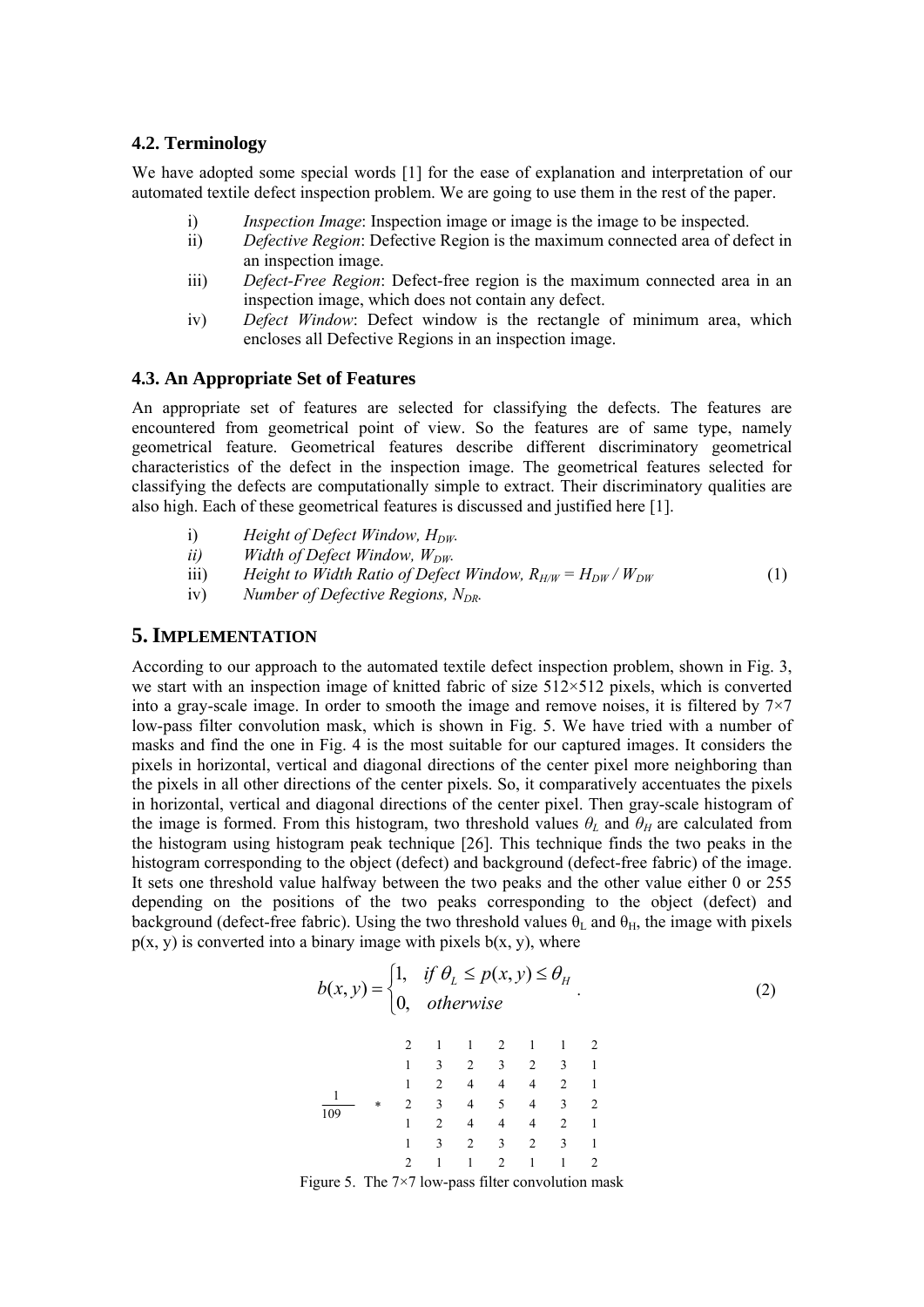This binary image contains object (defect) if any exists, background (defect-free fabric), and some noises. These noises are smaller than the minimum defect wanted to detect. In our approach, we want to detect a defect of minimum size 3mm×1mm. So, any object smaller than the minimum-defect size in pixels is eliminated from the binary image. If the minimum-defect size in pixels is  $\theta_{MD}$  and an object with pixels  $\rho(x, y)$  is of size S<sub>o</sub> pixels, then

$$
o(x, y) = \begin{cases} 1, & \text{if } S_o \ge \theta_{MD} \\ 0, & \text{otherwise} \end{cases} .
$$
 (3)

Then a number of features of the defect are calculated, which forms the feature vector corresponding to the defect in the image. Fig. 6 shows the images in the corresponding steps mentioned in Fig. 3. Important parts of 512×512-pixel images are shown in Fig. 6 rather than showing the entire images for the sake of space.





The classification step consists of the tasks of building a GA model. Building a GA model involves two phases, namely training phase and testing phase. A hundred color images of defective and defect-free knitted fabrics of seven colors are acquired. So, the number of calculated feature or input vectors is 100. That means our sample consists of 100 feature vectors. Table I shows the frequency of each defect and defect-free class in our sample of 100 images.

| No. | Class                   | Frequency |
|-----|-------------------------|-----------|
|     | Color Yarn              |           |
|     | Vertical Missing Yarn   | 16        |
|     | Horizontal Missing Yarn | 16        |
|     | Hole                    |           |
|     | Spot                    | 18        |
|     | Defect-Free             | 33        |
|     | Total                   | 100       |

TABLE I. FREQUENCY OF EACH DEFECT AND DEFECT-FREE CLASS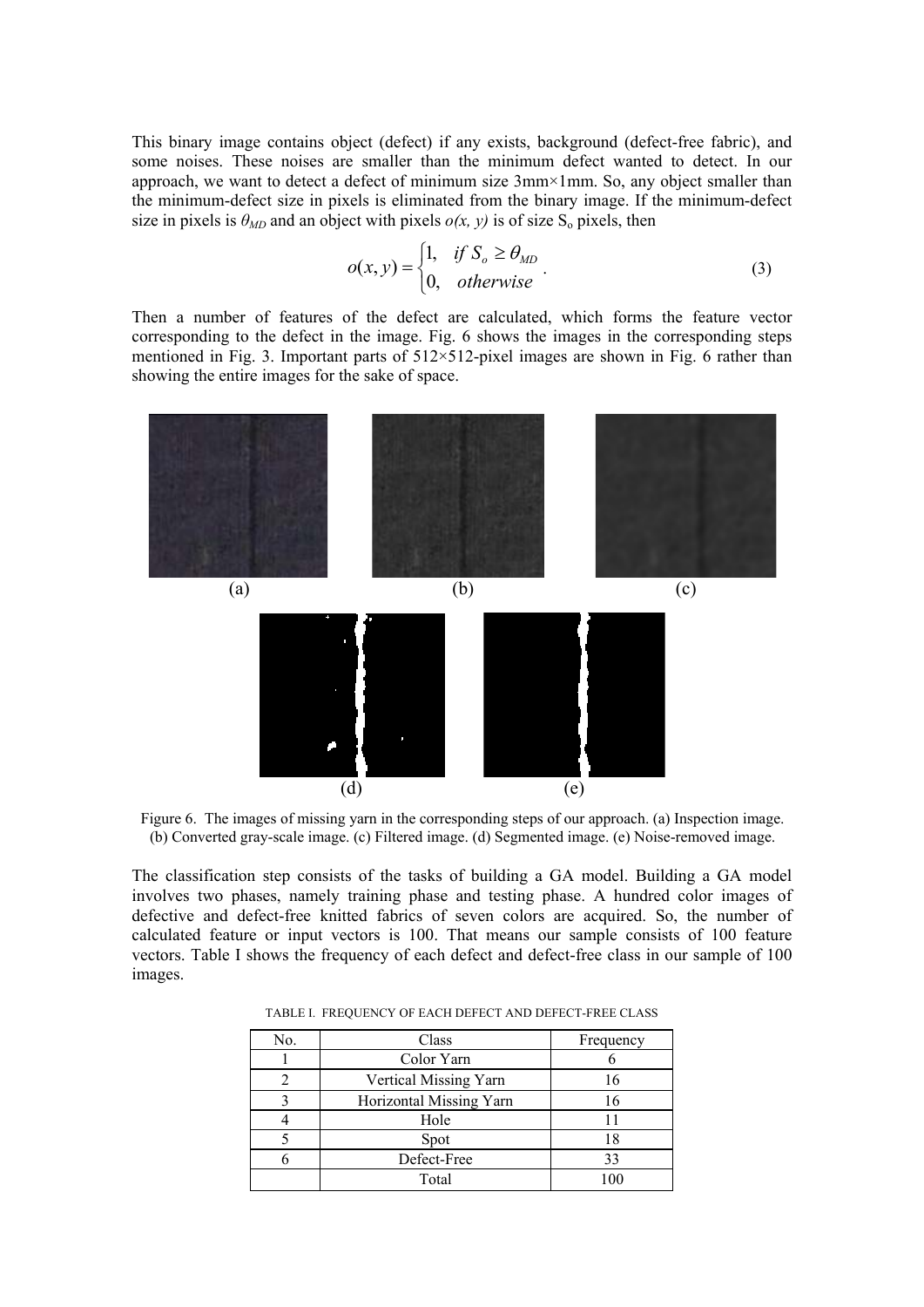The features provided by the feature extractor are of values of different ranges. For example, the maximum value can be 512 for  $H_{DW}$  or  $W_{DW}$ , whereas  $N_{DR}$ 's can be much less than 512. This causes imbalance among the differences of feature values of defect types and makes the training task difficult for the NN models. According to our context, the scaling, shown in (4), (5), (6), and (7), of the deployed features is made in order to have proper balance among the differences of feature values of defect types. If  $H'_{DW}$ ,  $W'_{DW}$ ,  $R'_{HW}$ , and  $\overline{N'_{DR}}$  represent the scaled values of the features provided by the feature extractor,  $H_{DW}$ ,  $W_{DW}$ ,  $R_{H/W}$ , and  $N_{DR}$ , respectively, then

$$
H'_{DW} = \frac{H_{DW}}{512} \times 100 \,. \tag{4}
$$

$$
W'_{DW} = \frac{W_{DW}}{512} \times 100 \,. \tag{5}
$$

$$
R'_{H/W} = 100 \times R_{H/W} \,. \tag{6}
$$

$$
N'_{DR} = \sqrt[500]{(N_{DR} - 1) \times 10^{999}} \tag{7}
$$

We split all feature vectors into two parts. One part consisting of 53 feature vectors is for both testing and training the NN model and the other part consisting of the rest of the feature vectors is for testing only. The target values are set to 1 and 0s for the corresponding class and the rest of the classes, respectively. That means if a feature vector is presented to the NN model during training, the corresponding computing unit in the output layer of the corresponding class of the feature vector is assumed to fire 1 and all other units in the output layer are assumed to fire 0. The NN model is trained with maximum number of training cycle  $10<sup>6</sup>$ , maximum amount of training time 5 hours and maximum tolerable error less than  $10^{-3}$ . That means training continues until  $10^6$  training cycles and 5 hours are elapsed and error less than  $10^{-3}$  is found. After the training phase is completed, the NN model is tested with all the feature vectors of the both parts. Then all feature vectors are again split into two parts. The first fifty percent of the part for training comes from the previous part for training and the rest fifty percent comes from the previous part for only testing. All other feature vectors form the new part for only testing. The NN model is trained with these new parts and then is tested. In this way, for a specific combination of network parameters, the model is trained and tested 3-5 times in total. We take the results that mostly occur. If the results are uni-modal, we take the results that are the closest to their averages.

We use three-layer feedforward NN for this model, where it is assumed that input layer contributes one layer. We started with a large NN that has 4 computing units in the input layer, 48 computing units in the hidden layer and 6 computing units in the output layer (since we have six different classes as per Table I). We describe the entire training in detail in the following parts of this section, i.e. Section V.

### **5.1. Activation Function Chosen**

One of the most used activation functions for GA is the step function,

f : IR → {*x* | *x* ε {*a*, *b*, (*a* + *b*) / 2, 0} and *a*, *b* ε *IR*}, which is defined as follows, where *c* ε *IR*:

$$
f(x) = \begin{cases} a, & \text{if } x < c \\ b, & \text{if } x > c \end{cases}
$$
 (8)

and at c, f(c) is defined to equal a or b or  $(a + b) / 2$  or 0. Common choices are  $c = 0$ ,  $a = 0$ ,  $b = 1$ , and  $c = 0$ ,  $a = -1$ ,  $b = 1$  [27]. In our implementation, we choose the step function,  $f: IR \rightarrow \{0, 1\}$ , which is defined as follows: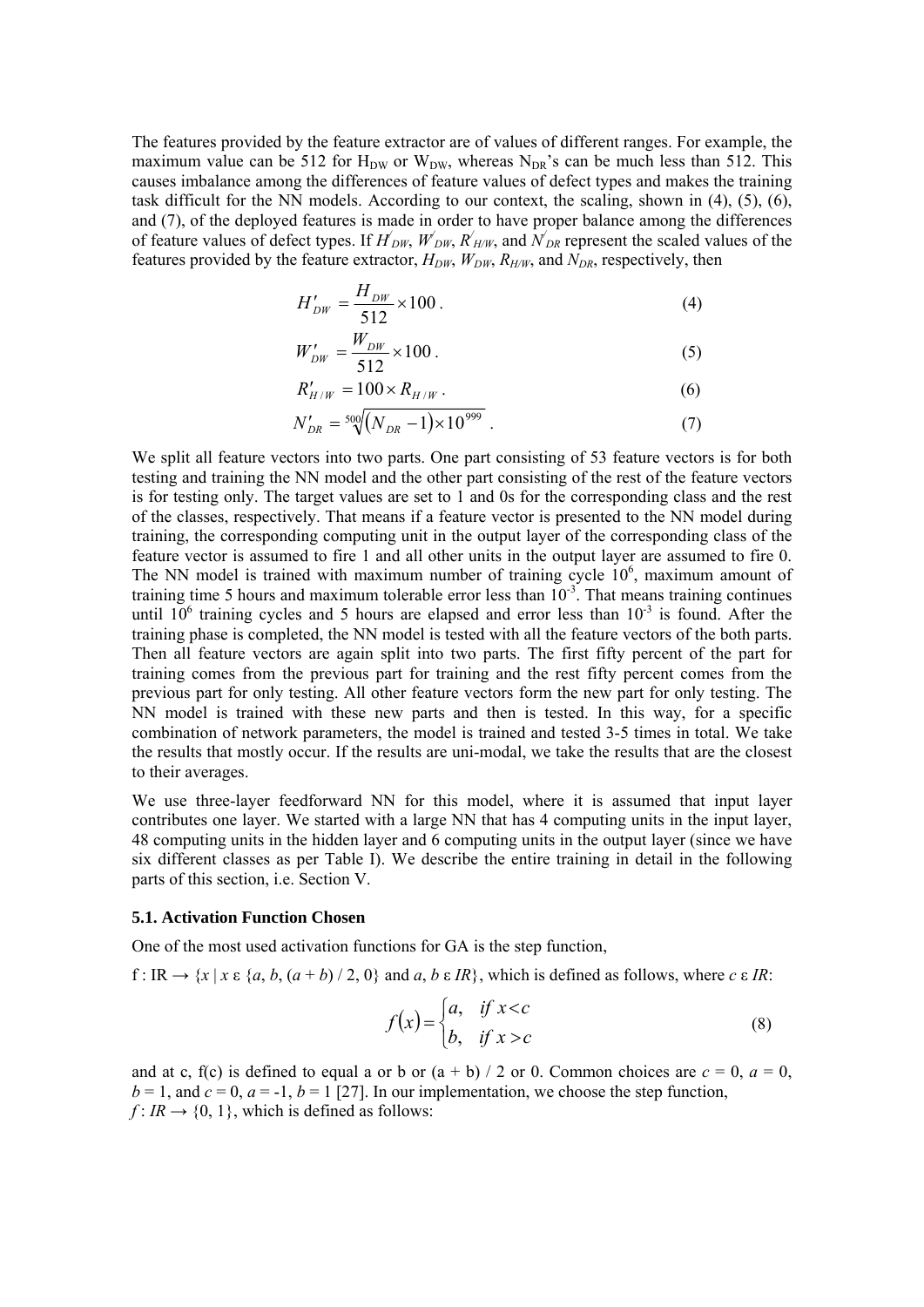$$
f(x) = \begin{cases} 0, & \text{if } x \le 0 \\ 1, & \text{if } x > 0 \end{cases} \tag{9}
$$

### **5.2. Initial Weight Values Chosen**

Initialization of weights is an issue that has been resolved. In our implementation, we randomly choose initial weight values of small range, i.e. between -1.0 and 1.0, exclusive, rather than large range, e.g. between -1000 and 1000, exclusive.

### **5.3. Fitness Function Chosen**

We want that the goal of classification, which is to achieve as much accuracy as possible on future, i.e. unseen input or feature vectors [29], be reflected in the method of measuring fitness in our implementation. So, we define the fitness function F based on the value of the error function E in the following way:

$$
F = \frac{1}{E} \,. \tag{10}
$$

The value of F will be in  $(0, \infty)$  as per (10).

### **5.4. Convergence Criterion Chosen**

The stopping or convergence criterion of GA depends on the application. For our implementation of GA, we employ a desired fitness, i.e. inverse of maximum tolerable error, *θ*, as the convergence criterion.  $\theta$  is called the convergence-criterion fitness [29]. We choose the value of  $\theta$  as less than 10<sup>-3</sup>. That means the training cycle repeats until a search point with fitness greater than  $10^3$  is found.

### **5.5. Population Size Chosen**

As we mentioned earlier, the proper value of *M* depends on the application. In our implementation, we first train the NN for  $M = n = 64$ . We successively increase the value of M and train the NN for that value of M. We find that the fitness and accuracy increase for  $64 \leq M$  $\leq$  8192 and start decreasing at M = 10000. We also find that the number of elapsed training cycle increases for  $M \ge 64$ . So, we choose 8192 as the value of M since we find maximum fitness and accuracy, i.e. 1/7 and 81.44%, respectively, and minimum number of elapsed training cycle, i.e. 952 for this value of *M*.

### **5.6. Selection Strategy Set**

As we stated earlier, the selection operator can be implemented in many ways. In our implementation, we focus on allowing the strings with above-average fitness to undergo the crossover operation. That means the average of the fitness of all strings in the population is computed in a training cycle or generation. The strings, which have fitness greater than the average, survive and undergo the operation of crossover [30].

### **5.7. Crossover Rate Chosen**

Since values between 0.6 and 0.99, inclusive, are reasonable choices of  $P_c$  [30], we first train as well as test the NN for  $P_c = 0.99$  and the mutation rate  $P_m = 0.01$ . We successively decrease the value of  $P_c$ , and train as well as test the NN for that value of  $P_c$ , where we keep the value of  $P_m$ unchanged. We find that there is no improvement in the fitness and accuracy for  $P_c < 0.99$ , rather the fitness and accuracy are maximum, i.e.  $1/7$  and 81.44%, respectively, for  $P_c = 0.99$ . Although the number of elapsed training cycle is minimum, i.e. 565 for  $P_c = 0.9$ , we choose 0.99 as the value of  $P_c$  because of the accuracy and fitness.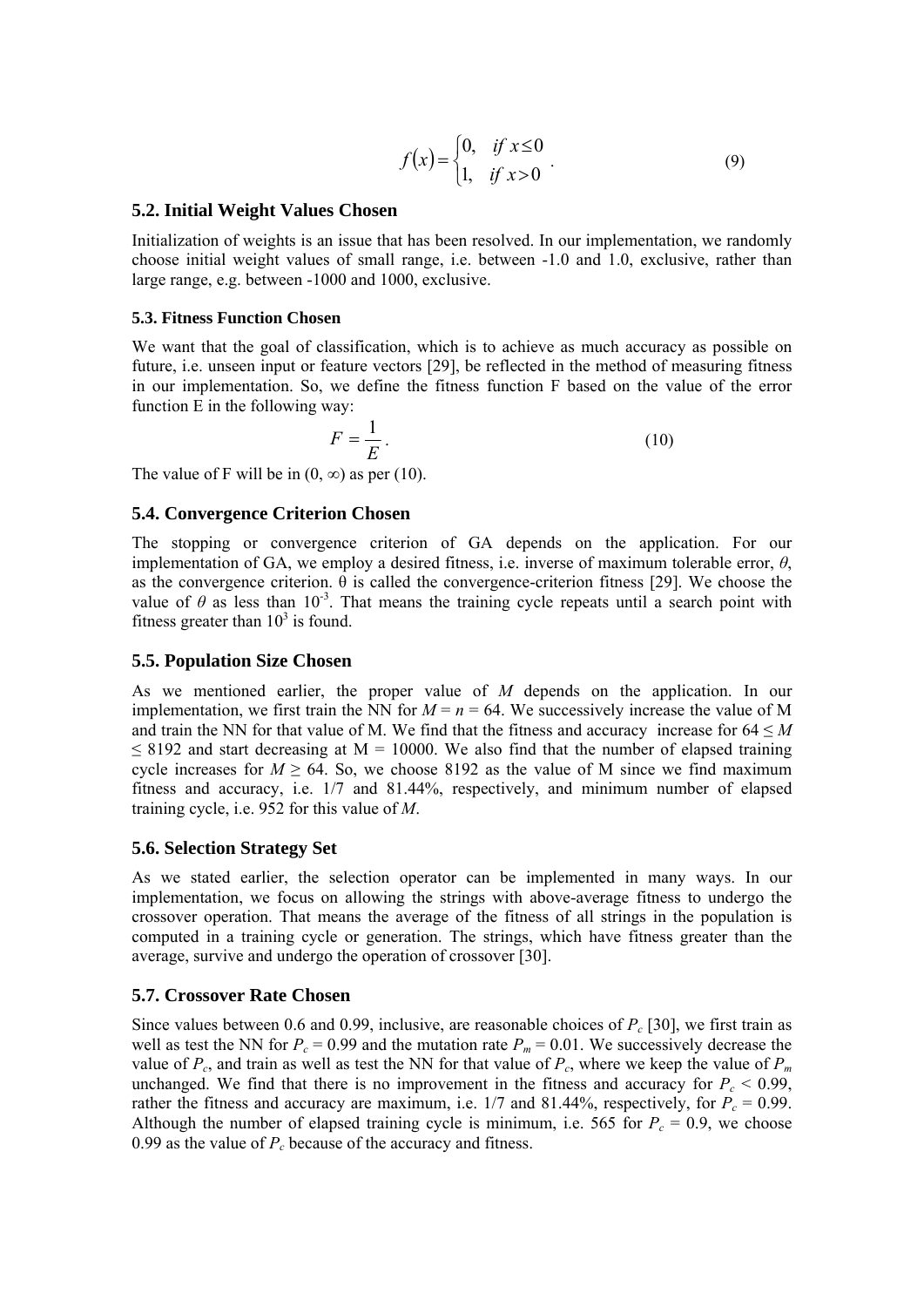# **5.8. Mutation Rate Chosen**

Since values between 0.001 and 0.01, inclusive, are reasonable choices of  $P_m$  [30], we first train as well as test the NN for  $P_m = 0.01$  and  $P_c = 0.99$ . We gradually decrease the value of  $P_m$ , and train as well as test the NN for that value of  $P_m$  keeping the value of  $P_c$  unchanged. We find that there is no improvement in the fitness and accuracy for  $P_m < 0.01$ , rather the fitness and accuracy are maximum, i.e.  $1/7$  and  $81.44\%$ , respectively, for  $P_m = 0.01$ . Moreover, the number of elapsed training cycle is also minimum for  $P_m = 0.01$ . So, we gradually increase the value of  $P_m$  from 0.01 and train the NN for that value of  $P_m$  keeping the value of  $P_c$  unchanged. We find that there is also no improvement in the fitness and accuracy for  $P_m > 0.01$ ; the fitness and accuracy are maximum, i.e.  $1/7$  and  $81.44\%$ , respectively, for  $P_m = 0.01$ . Although the number of elapsed training cycle is minimum, i.e. 803 for  $P_m = 0.2$ , we choose 0.01 as the value of  $P_m$ because of the accuracy and fitness.

# **5.9. Reduction of Computing Units**

As per the approach to find the right size of NN described in Section 3.9, we first train as well as test a large feedforward NN, which has 4 computing units in the input layer, 30 computing units in the hidden layer and 6 computing units in the output layer. Then we successively eliminate 2 computing units in the hidden layer, and train as well as test the reduced NN. We find that there are fluctuations in the fitness function and accuracy as the number of computing units in the hidden layer decreases from 30. The fitness function is the maximum, i.e. 1/5.5 when the number of computing units in the hidden layer is 26 or 14, but the accuracy is the maximum, i.e. 91.75% when the number of computing units in the hidden layer is only 26. We also find that the NNs with 26 and 9 computing units in the hidden layer finish training in minimum and maximum number of cycle, i.e. 50 and 4481, respectively.

# **6. ANALYSIS OF RESULTS**

The NN model we implement is for GA. We use three-layer feedforward NN for this model, where it is assumed that input layer contributes one layer. We started with a large feedforward NN, which has 4 computing units in the input layer, 48 computing units in the hidden layer and 6 computing units in the output layer. We describe the results of the entire training, where the number of feature is 4, in detail in the following parts of this section.

# **6.1. Effect of Tuning Population Size**

We first train the NN letting the population size (*M*) equal the number of the bits comprising each string in the population, i.e. 64. Then we test the NN with the feature vectors. We successively increase the value of *M*, and train as well as test the NN for that value of *M*. The results achieved are shown in Table II and Fig. 7. Here is to mention that the elapsed time of each training shown in Table II and Fig. 7 is equal to 5 hours.

We see from Table II, Fig. 7(a) and Fig. 7(d) that the fitness function *F* and accuracy increase for  $64 \le M \le 8192$  and start decreasing at  $M = 10000$ . We also see from Table II, Fig. 7(b) and Fig. 7(c) that the limit of the number of training cycle decreases as *M* increases, and so is for the number of elapsed training cycle. Larger population size indicates more number of strings, i.e. search points, which means more likelihood of achieving better performance. In our situation, where there are constraints on time, i.e. maximum number of training cycle  $10<sup>6</sup>$  and maximum amount of training time 5 hours, the fitness function and accuracy get better for  $M \leq$ 8192 and start getting worse for  $M > 8192$ . We also know that larger population size indicates more number of strings, i.e. search points, which means more time for computation in a training cycle. This is why, the limit of the number of training cycle decreases as *M* increases, and so is for the number of elapsed training cycle.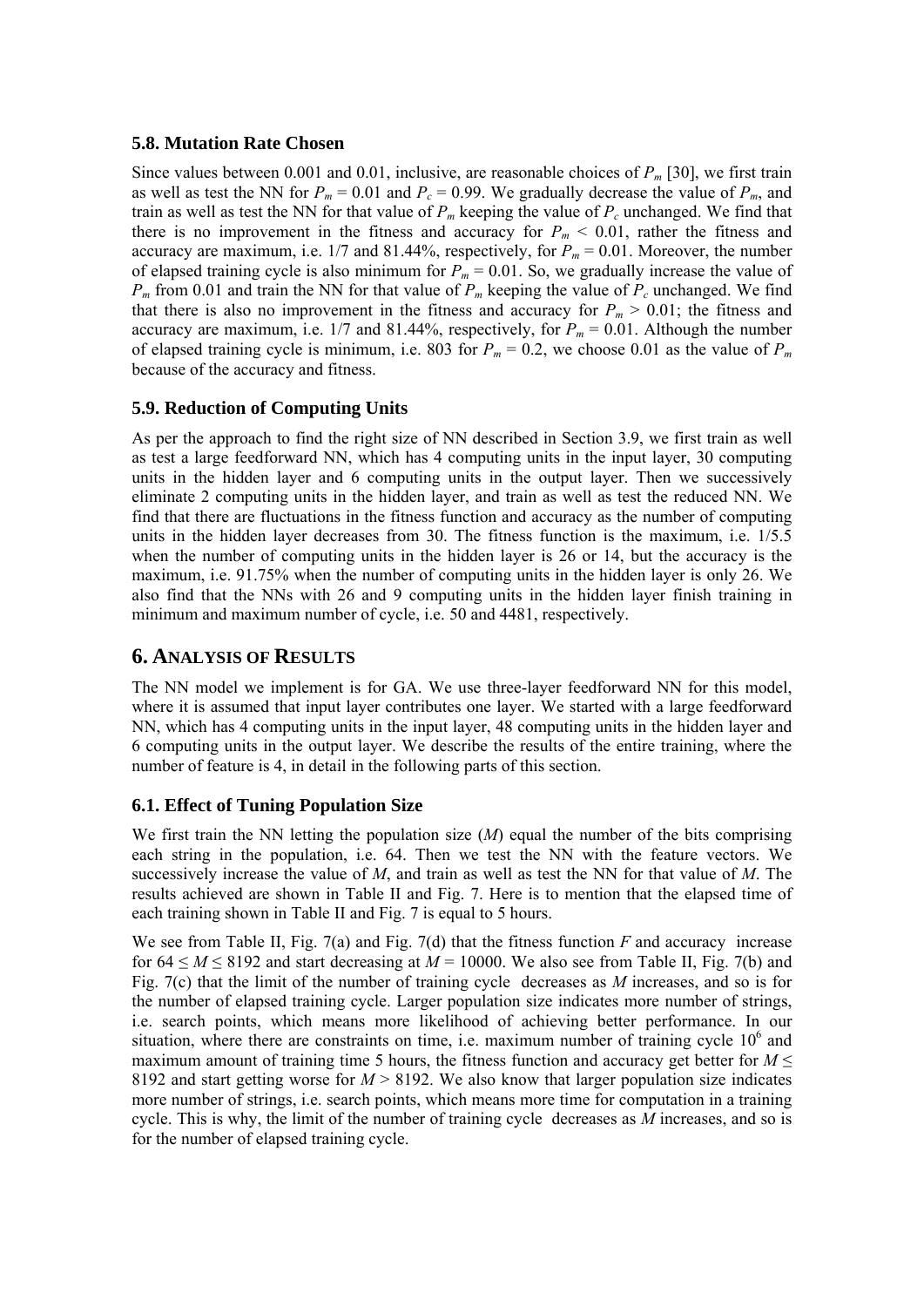TABLE II. RESULTS OF TUNING POPULATION SIZE M, WHERE MAXIMUM NUMBER OF TRAINING CYCLE IS  $10^6\rm{,}$ MAXIMUM TOLERABLE ERROR IS LESS THAN  $10^{\text{-}3}$ , and Maximum Amount of Training Time Is 5 Hours

|                | Network Size    |              |                           |                       |                       |                            | Number                             | Limit of                       |          |
|----------------|-----------------|--------------|---------------------------|-----------------------|-----------------------|----------------------------|------------------------------------|--------------------------------|----------|
| Input<br>Layer | Hidden<br>Layer | Output Layer | Crossover<br>Rate $(P_c)$ | Mutation Rate $(P_m)$ | Population<br>Size(M) | Fitness<br>Function<br>(F) | of<br>Elapsed<br>Training<br>Cycle | Number of<br>Training<br>Cycle | Accuracy |
|                |                 |              |                           |                       | 64                    | 1/13.5                     | 151461                             | 215206                         | 60.82%   |
|                |                 |              |                           |                       | 128                   | 1/11                       | 48526                              | 107159                         | 67.92%   |
|                |                 |              |                           |                       | 256                   | 1/10.5                     | 25436                              | 53127                          | 70.2%    |
|                |                 |              |                           |                       | 512                   | 1/9.5                      | 19281                              | 26547                          | 74.23%   |
| $\overline{4}$ | 30              | 6            | 0.99                      | 0.01                  | 1024                  | 1/8.5                      | 2989                               | 12855                          | 72.16%   |
|                |                 |              |                           |                       | 2048                  | 1/7.5                      | 2591                               | 6625                           | 79.38%   |
|                |                 |              |                           |                       | 4096                  | 1/7.5                      | 1426                               | 3233                           | 80.41%   |
|                |                 |              |                           |                       | 8192                  | 1/7                        | 952                                | 1584                           | 81.44%   |
|                |                 |              |                           |                       | 10000                 | 1/9.5                      | 110                                | 301                            | 75.26%   |



Figure 7. Results of tuning population size M, where maximum number of training cycle is  $10^6$ , maximum tolerable error is less than  $10^{-3}$ , and maximum amount of training time is 5 hours. (a) Fitness function F. (b) Limit of number of elapsed training cycle. (c) Number of elapsed training cycle. (d) Accuracy.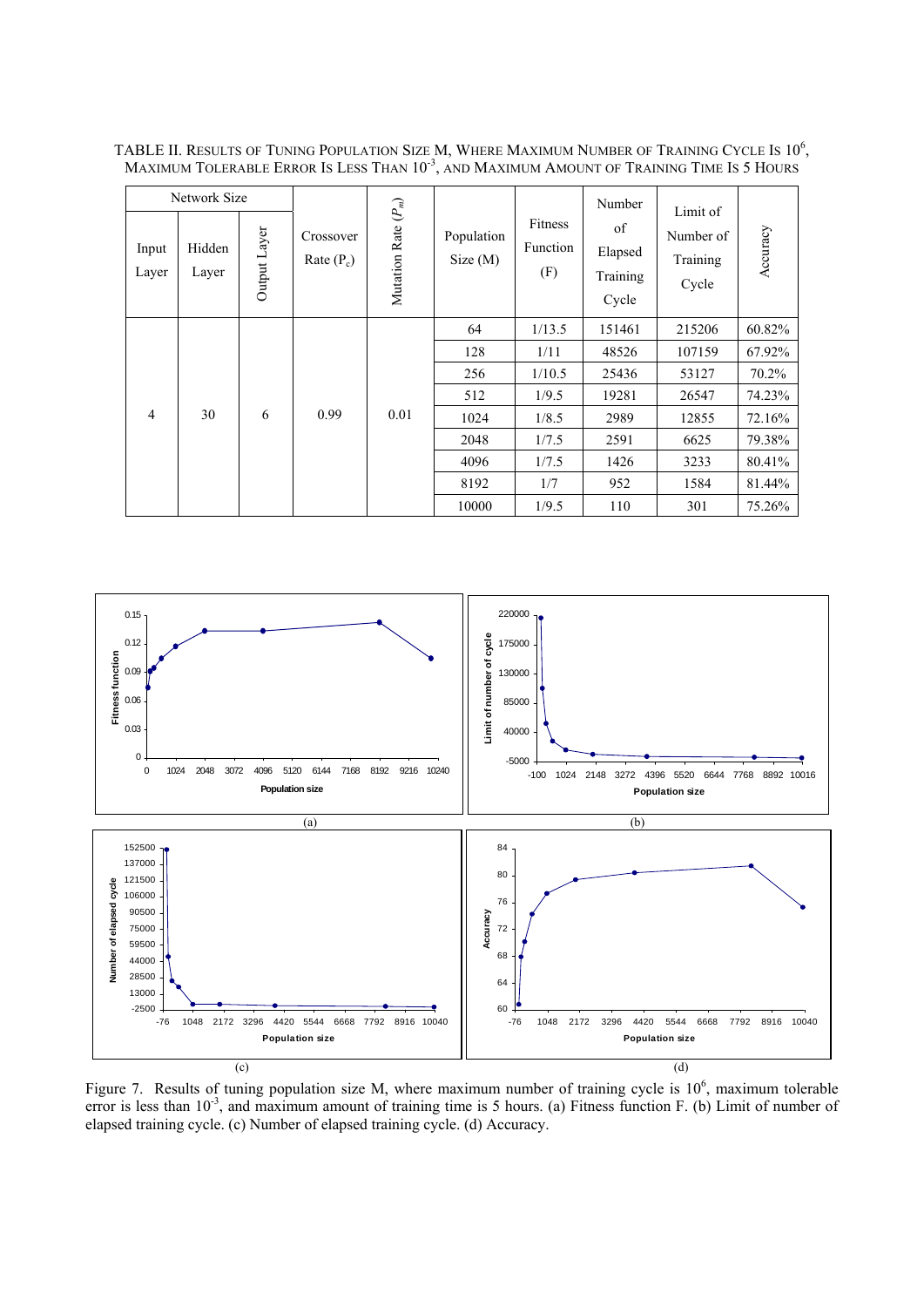# **6.2. Effect of Tuning Crossover Rate**

We first train the NN letting the crossover rate  $(P_c)$  equal 0.99 and the mutation rate  $(P_m)$  equal 0.01. Then we test the NN with the feature vectors. We successively decrease the value of  $P_c$ , and train as well as test the NN for that value of  $P_c$  keeping the value of  $P_m$  unchanged. The results achieved are shown in Table III and Fig. 8. Here is to mention that the elapsed time of each training shown in Table III and Fig. 8 is 5 hours.

We see from Table III, Fig. 8(a) and Fig. 8(d) that there are fluctuations in the fitness function F and accuracy for  $0.5 \le P_c \le 0.99$ , and they are the maximum, i.e. 1/7 and 81.44%, respectively, for  $P_c = 0.99$ . We also see from Table III and Fig. 8(b) that the limit of the number of training cycle increases as  $P_c$  decreases from 0.99, but there are fluctuations in the number of elapsed training cycle as  $P_c$  decreases from 0.99, and the number of elapsed training cycle is the minimum, i.e. 565 for  $P_c = 0.9$ .

Smaller value of  $P_c$  indicates less probability of performing the crossover operation, which means less time for computation in a training cycle. This is why, the limit of the number of training cycle increases as  $P_c$  decreases from 0.99. We also know that values between 0.6 and 0.99, inclusive, are reasonable choices of  $P_c$  [30]. In this context,  $F$  and the accuracy are the maximum, i.e.  $1/7$  and  $81.44\%$ , respectively, for  $P_c = 0.99$ .

TABLE III. RESULTS OF TUNING CROSSOVER RATE P<sub>c</sub>, WHERE MUTATION RATE  $P_m$  IS 0.01, MAXIMUM NUMBER OF TRAINING CYCLE IS  $10^6$ , MAXIMUM TOLERABLE ERROR IS LESS THAN  $10^3$ , AND MAXIMUM AMOUNT OF TRAINING TIME IS 5 HOURS

| <b>Network Size</b><br>(No. of Computing Units) |                 | <b>Mutatio</b><br><b>Crossover</b><br>n Rate |              | Population | <b>Fitness</b><br><b>Function</b> | <b>Number</b><br>of | Limit of<br><b>Number</b><br>of     |                          |          |
|-------------------------------------------------|-----------------|----------------------------------------------|--------------|------------|-----------------------------------|---------------------|-------------------------------------|--------------------------|----------|
| Input<br>Layer                                  | Hidden<br>Layer | Output<br>Layer                              | Rate $(P_c)$ | $(P_m)$    | Size(M)                           | (F)                 | <b>Elapsed</b><br>Training<br>Cycle | <b>Training</b><br>Cycle | Accuracy |
|                                                 |                 |                                              | 0.99         | 0.01       | 8192                              | 1/7                 | 952                                 | 1585                     | 81.44%   |
|                                                 |                 |                                              | 0.9          |            |                                   | 1/9                 | 565                                 | 1595                     | 76.29%   |
| $\overline{4}$                                  | 30              | 6                                            | 0.8          |            |                                   | 1/9.5               | 626                                 | 1602                     | 72.16%   |
|                                                 |                 |                                              | 0.7          |            |                                   | 1/8.5               | 1267                                | 1607                     | 77.32%   |
|                                                 |                 |                                              | 0.6          |            |                                   | 1/9                 | 1490                                | 1611                     | 75.26%   |
|                                                 |                 |                                              | 0.5          |            |                                   | 1/9.5               | 598                                 | 1615                     | 72.16%   |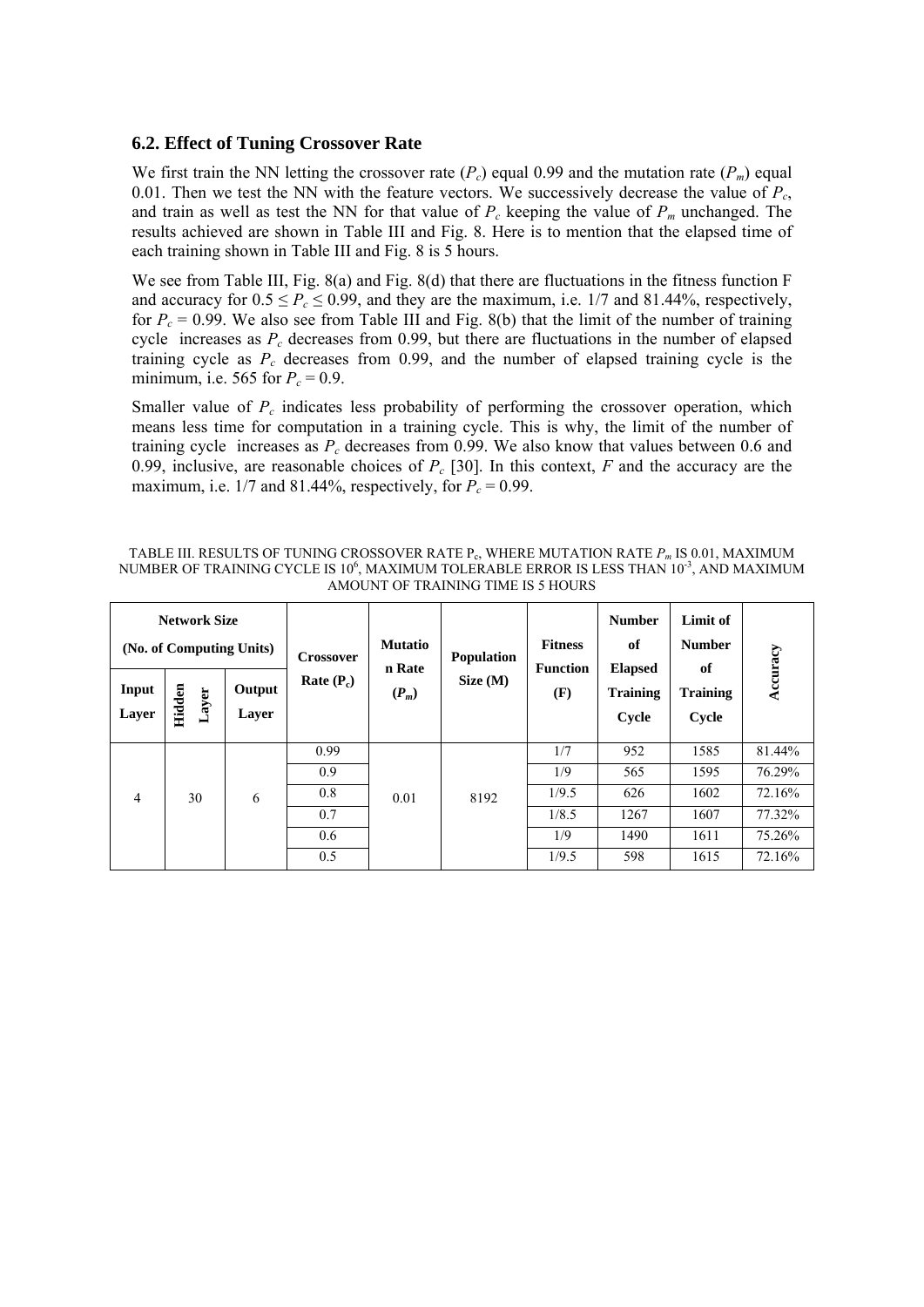

Figure 8. Results of tuning crossover rate  $P_c$ , where  $P_m$  is 0.01, maximum number of training cycle is 10<sup>6</sup>, maximum tolerable error is less than  $10^{-3}$ , and maximum amount of training time is 5 hours. (a) Fitness function F. (b) Limit of number of elapsed training cycle. (c) Number of elapsed training cycle. (d) Accuracy.

## **6.3. Effect of Tuning Mutation Rate**

We first train the NN letting the crossover rate  $(P_m)$  equal 0.01 and the mutation rate  $(P_c)$  equal 0.99. Then we test the NN with the feature vectors, which comprise our entire sample. We gradually decrease the value of  $P_m$ , and train as well as test the NN for that value of  $P_m$  keeping the value of *Pc* unchanged. The results achieved are shown in Table IV and Fig. 9. Again, we gradually increase the value of  $P_m$  from 0.01, and train as well as test the NN for that value of  $P_m$  keeping the value of  $P_c$  unchanged so that improved fitness function and accuracy can be found. The results achieved are shown in Table V and Fig. 10. Here is to mention that the elapsed time of each training shown in Table IV, Fig. 9, Table V and Fig. 10 is 5 hours.

We see from Table IV, Fig. 9(a) and Fig. 9(d) that there are fluctuations in the fitness function *F* and accuracy for  $0.001 \le P_m \le 0.01$ , and they are the maximum, i.e. 1/7 and 81.44%, respectively, for  $P_m = 0.01$ . We also see from Table IV and Fig. 9(b) that the limit of the number of training cycle increases as  $P_m$  decreases from 0.01, but there are fluctuations in the number of elapsed training cycle as *Pm* decreases from 0.01, and the number of elapsed training cycle is the minimum, i.e. 952 for  $P_m = 0.01$ . Again, we see from Table V, Fig. 10(a) and Fig. 10(d) that there are fluctuations in *F* and accuracy for  $0.01 \le P_m \le 0.5$ , and they are the maximum, i.e. 1/7 and 81.44%, respectively, for  $P_m = 0.01$ . We also see from Table V, Fig. 10(b) and Fig. 10(c) that the limit of the number of training cycle decreases as  $P_m$  increases from 0.01, but there are fluctuations in the number of elapsed training cycle as  $P_m$  increases from 0.01, and the number of elapsed training cycle is the minimum, i.e. 803 for  $P_m = 0.2$ .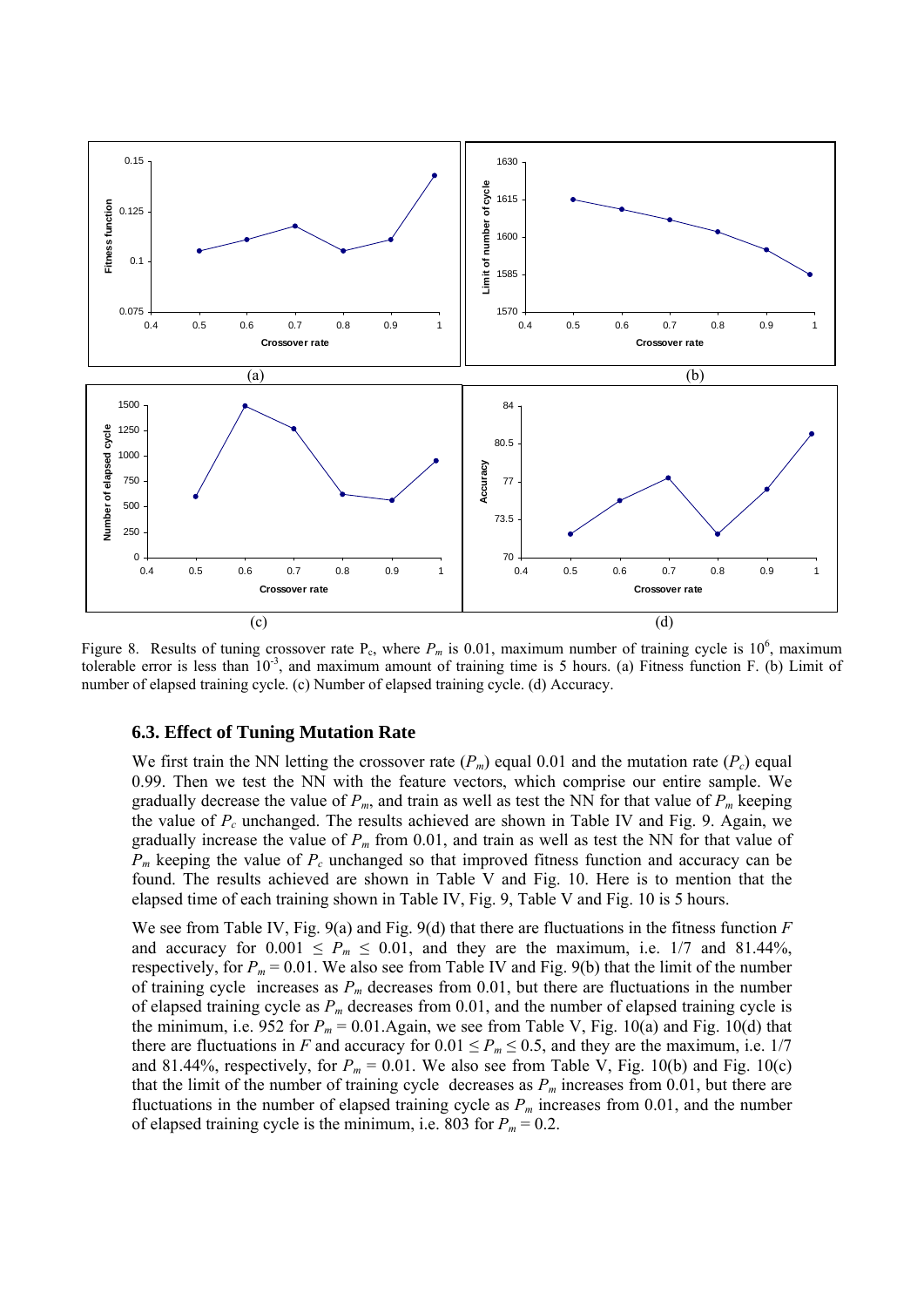Smaller value of  $P_m$  indicates less probability of performing the mutation operation, which means less time for computation in a training cycle. This is why, the limit of the number of training cycle increases as  $P_m$  decreases from 0.01. Conversely, the limit of the number of training cycle decreases as  $P_m$  increases from 0.01. We also know that values between 0.001 and 0.01, inclusive, are reasonable choices of *Pm* [30]. In this context, F and the accuracy are the maximum, i.e.  $1/7$  and  $81.44\%$ , respectively, for  $P_m = 0.99$ .

TABLE IV. RESULTS OF TUNING MUTATION RATE *Pm* BELOW 0.01 (INCLUSIVE), WHERE CROSSOVER RATE  $P_c$  IS 0.99, MAXIMUM NUMBER OF TRAINING CYCLE IS 10<sup>6</sup>, MAXIMUM TOLERABLE ERROR IS LESS THAN 10<sup>-3</sup>, AND MAXIMUM AMOUNT OF TRAINING TIME IS 5 HOURS

| Network Size<br>(No. of Computing Units) |                 | Mutation<br>Crossover |              | Population   | Fitness<br>Function | Number<br>of<br>Elapsed | Limit of<br>Number of | Accuracy          |        |
|------------------------------------------|-----------------|-----------------------|--------------|--------------|---------------------|-------------------------|-----------------------|-------------------|--------|
| Input<br>Laye                            | Hidden<br>Layer | Output<br>Layer       | Rate $(P_c)$ | Rate $(P_m)$ | Size(M)             | (F)                     | Training<br>Cycle     | Training<br>Cycle |        |
|                                          |                 | 6                     | 0.99         | 0.001        | 8192                | 1/9                     | 1536                  | 1597              | 75.26% |
|                                          |                 |                       |              | 0.0025       |                     | 1/8                     | 1038                  | 1596              | 79.38% |
|                                          |                 |                       |              | 0.004        |                     | 1/9                     | 1462                  | 1595              | 75.26% |
| $\overline{4}$                           | 30              |                       |              | 0.0055       |                     | 1/7.5                   | 1004                  | 1593              | 80.41% |
|                                          |                 |                       |              | 0.007        |                     | 1/9.5                   | 1443                  | 1591              | 73.19% |
|                                          |                 |                       |              | 0.0085       |                     | 1/8.5                   | 954                   | 1588              | 78.35% |
|                                          |                 |                       |              | 0.01         |                     | 1/7                     | 952                   | 1585              | 81.44% |



Figure 9. Results of tuning mutation rate  $P_m$  below 0.01 (inclusive), where  $P_c$  is 0.99, maximum number of training cycle is  $10^6$ , maximum tolerable error is less than  $10^{-3}$ , and maximum amount of training time is 5 hours. (a) Fitness function F. (b) Limit of number of elapsed training cycle. (c) Number of elapsed training cycle. (d) Accuracy.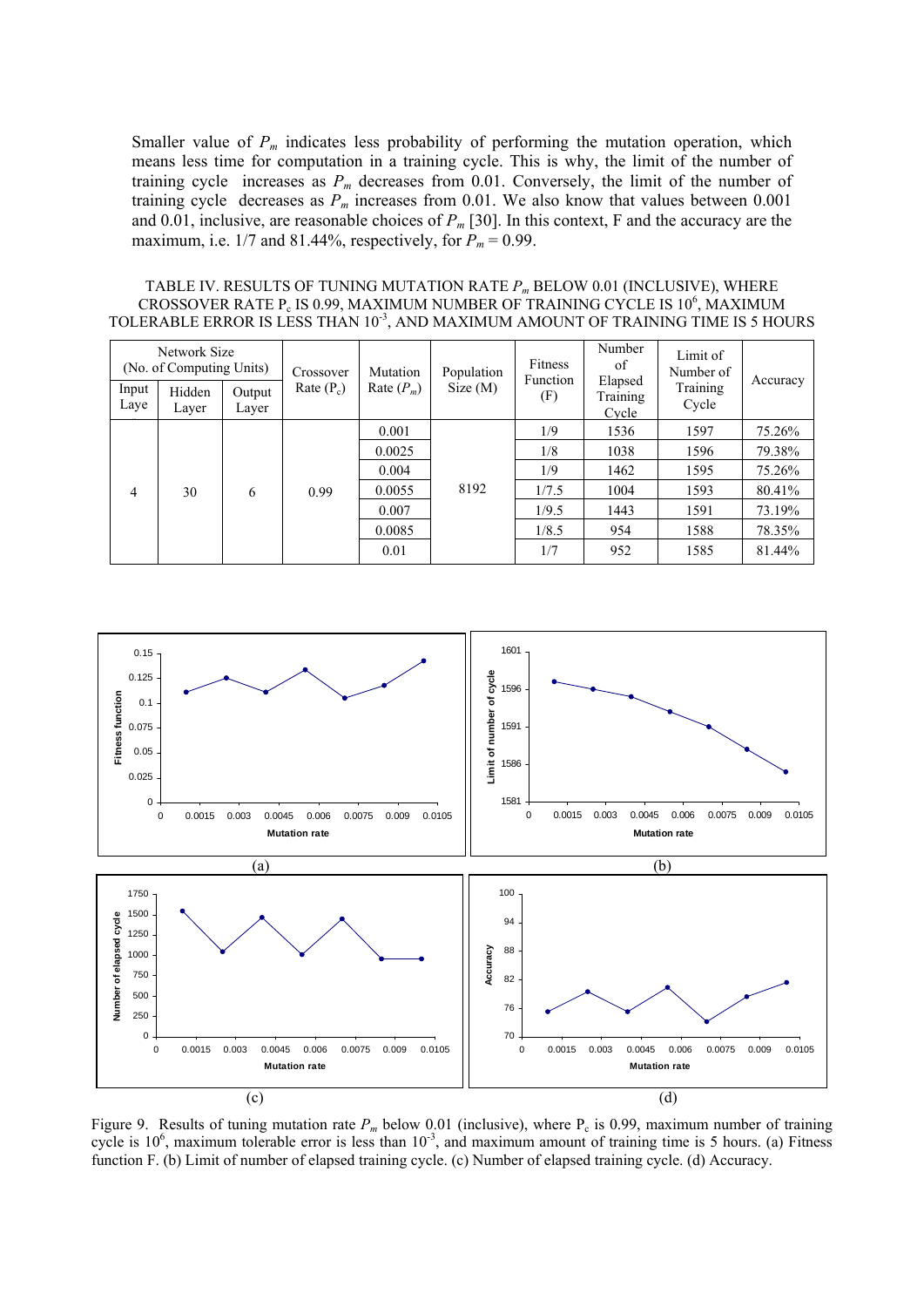### TABLE V. RESULTS OF TUNING MUTATION RATE  $P_m$  ABOVE 0.01 (INCLUSIVE), WHERE CROSSOVER RATE  $P_c$  IS 0.99, MAXIMUM NUMBER OF TRAINING CYCLE IS  $10^6$ , MAXIMUM TOLERABLE ERROR IS LESS THAN  $10^3$ , AND MAXIMUM AMOUNT OF TRAINING TIME IS 5 HOURS

| Network Size<br>(No. of Computing Units) |                 | Crossove        | Mutation          | Population   | <b>Fitness</b> | Number of<br>Elapsed | Limit of<br>Number of |                   |          |
|------------------------------------------|-----------------|-----------------|-------------------|--------------|----------------|----------------------|-----------------------|-------------------|----------|
| Input<br>Layer                           | Hidden<br>Laver | Output<br>Layer | r Rate<br>$(P_c)$ | Rate $(P_m)$ | Size(M)        | Function<br>(F)      | Training<br>Cycle     | Training<br>Cycle | Accuracy |
|                                          |                 | 6<br>30         | 0.99              | 0.01         | 8192           | 1/7                  | 952                   | 1585              | 81.44%   |
|                                          |                 |                 |                   | 0.1          |                | 1/9.5                | 926                   | 1560              | 73.19%   |
| $\overline{4}$                           |                 |                 |                   | 0.2          |                | 1/8                  | 803                   | 1515              | 79.38%   |
|                                          |                 |                 |                   | 0.3          |                | 1/8.5                | 895                   | 1492              | 77.32%   |
|                                          |                 |                 |                   | 0.4          |                | 1/7.5                | 1194                  | 1475              | 80.41%   |
|                                          |                 |                 |                   | 0.5          |                | 1/8                  | 970                   | 1459              | 78.35%   |



Figure 10. Results of tuning mutation rate  $P_m$  above 0.01 (inclusive), where  $P_c$  is 0.99, maximum number of training cycle is 10<sup>6</sup>, maximum tolerable error is less than  $10^{-3}$ , and maximum amount of training time is 5 hours. (a) Fitness function F. (b) Limit of number of elapsed training cycle. (c) Number of elapsed training cycle. (d) Accuracy.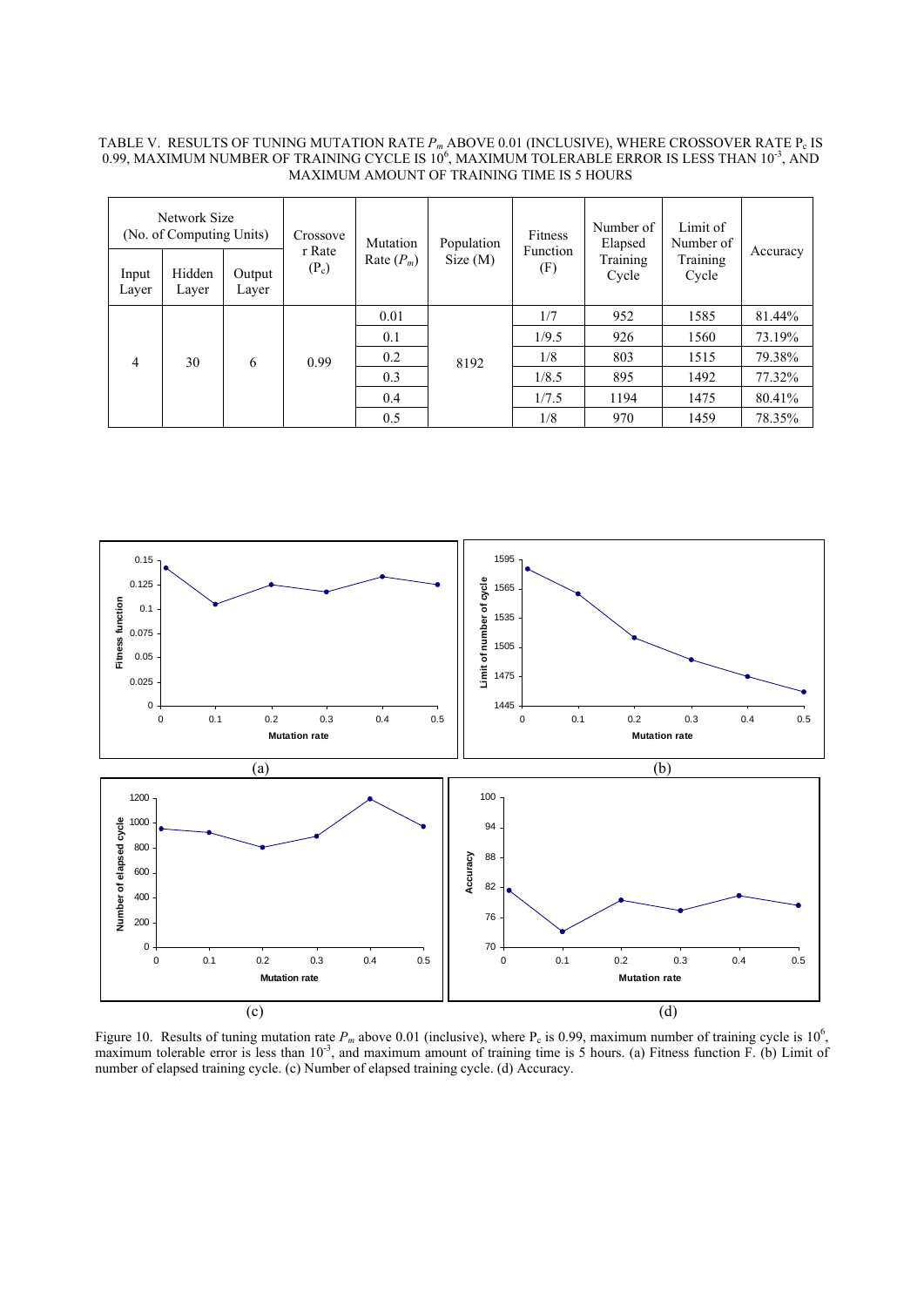# **6.4. Effect of Reducing Computing Units**

We first train a large feedforward NN, which has 4 computing units in the input layer, 30 computing units in the hidden layer and 6 computing units in the output layer, and we test the NN with the feature vectors, which comprise our entire sample. Then we successively eliminate 2 computing units in the hidden layer, and train as well as test the reduced NN. We carry on the procedure until the network performance reaches an unacceptable level. The results achieved are shown in Table VI and Fig. 11. Here is to mention that the elapsed time of each training shown in Table VI and Fig. 11 is 5 hours.

We see from Table VI, Fig. 11(a) and Fig. 11(d) that there are fluctuations in the fitness function F and accuracy as the number of computing units in the hidden layer decreases from 30. F is the maximum, i.e. 1/5.5 when the number of computing units in the hidden layer is 26 or 14, but the accuracy is the maximum, i.e. 91.75% when the number of computing units in the hidden layer is only 26. We also see from Table VI and Fig. 11(b) that the limit of the number of training cycle increases as the number of computing units in the hidden layer decreases from 30, but there are fluctuations in the number of elapsed training cycle as the number of computing units in the hidden layer decreases from 30, as shown in Table VI and Fig. 11(c). We see from Table VI and Fig. 11(c) that the NNs with 26 and 9 computing units in the hidden layer finish training in minimum and maximum number of cycle, i.e. 50 and 4481, respectively.

| TABLE VI. RESULTS OF REDUCING COMPUTING UNITS IN HIDDEN LAYER, WHERE CROSSOVER RATE |                                                                                                           |  |  |  |  |
|-------------------------------------------------------------------------------------|-----------------------------------------------------------------------------------------------------------|--|--|--|--|
|                                                                                     | $P_c$ IS 0.99, MUTATION RATE $P_m$ IS 0.01, MAXIMUM NUMBER OF TRAINING CYCLE IS 10 <sup>6</sup> , MAXIMUM |  |  |  |  |
|                                                                                     | TOLERABLE ERROR IS LESS THAN 10 <sup>-3</sup> , AND MAXIMUM AMOUNT OF TRAINING TIME IS 5 HOURS            |  |  |  |  |

| Input<br>Laye  | Network Size<br>Hidde<br>Output<br>n<br>Laver |   |      |      | (No. of Computing Units) |        | Crossover<br>Rate $(P_c)$ | Mutation<br>Rate<br>$(P_m)$ | Populatio<br>n Size<br>(M) | Fitness<br>Function<br>(F) | Number of<br>Elapsed<br>Training<br>Cycle | Limit of<br>Number<br>of<br>Training<br>Cycle | Accurac<br>y |
|----------------|-----------------------------------------------|---|------|------|--------------------------|--------|---------------------------|-----------------------------|----------------------------|----------------------------|-------------------------------------------|-----------------------------------------------|--------------|
|                | 30                                            |   |      |      | 8192                     | 1/7    | 952                       | 1585                        | 81.44%                     |                            |                                           |                                               |              |
|                | 28                                            |   |      | 0.01 |                          | 1/9    | 710                       | 1740                        | 75.26%                     |                            |                                           |                                               |              |
|                | 26                                            |   | 0.99 |      |                          | 1/5.5  | 50                        | 1826                        | 91.75%                     |                            |                                           |                                               |              |
|                | 24                                            |   |      |      |                          | 1/7    | 1295                      | 1991                        | 80.41%                     |                            |                                           |                                               |              |
|                | 22                                            |   |      |      |                          | 1/10.5 | 169                       | 2187                        | 68.04%                     |                            |                                           |                                               |              |
|                | 20                                            |   |      |      |                          | 1/9    | 1070                      | 2405                        | 76.29%                     |                            |                                           |                                               |              |
| $\overline{4}$ | 18                                            | 6 |      |      |                          | 1/7.5  | 200                       | 2666                        | 79.38%                     |                            |                                           |                                               |              |
|                | 16                                            |   |      |      |                          | 1/8    | 2007                      | 2999                        | 78.35%                     |                            |                                           |                                               |              |
|                | 14                                            |   |      |      |                          | 1/5.5  | 349                       | 3412                        | 89.69%                     |                            |                                           |                                               |              |
|                | 12                                            |   |      |      |                          | 1/8    | 732                       | 4020                        | 79.38%                     |                            |                                           |                                               |              |
|                | 10                                            |   |      |      |                          | 1/8    | 4077                      | 4781                        | 78.35%                     |                            |                                           |                                               |              |
|                | 9                                             |   |      |      |                          | 1/7    | 4481                      | 5311                        | 80.41%                     |                            |                                           |                                               |              |
|                | 8                                             |   |      |      |                          | 1/9    | 1464                      | 5943                        | 76.29%                     |                            |                                           |                                               |              |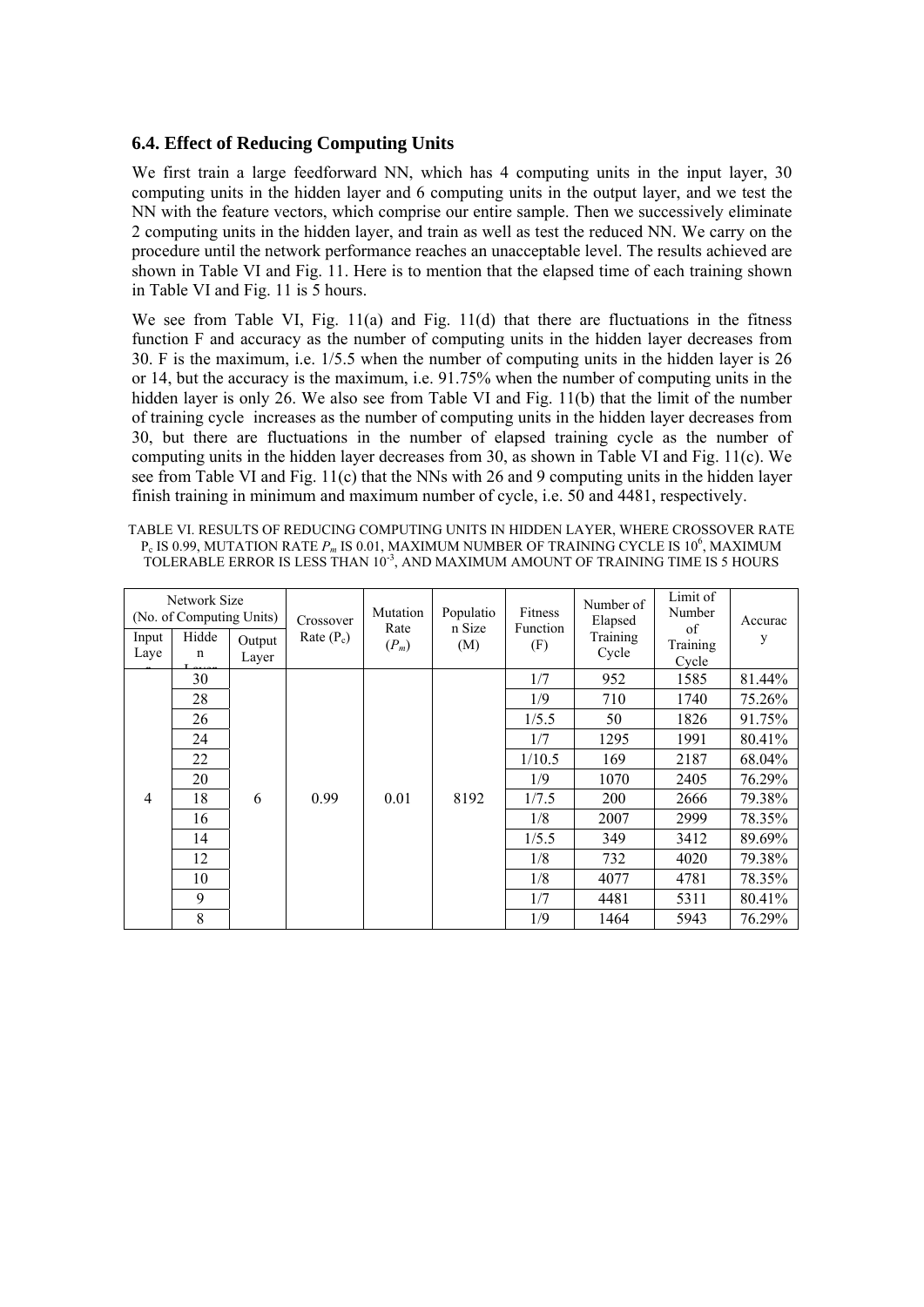

Figure 11. Results of reducing computing units in hidden layer, where  $P_c$  is 0.99,  $P_m$  is 0.01, maximum number of training cycle is  $10^6$ , maximum tolerable error is less than  $10^{-3}$ , and maximum amount of training time is 5 hours. (a) Fitness function F. (b) Limit of number of elapsed training cycle. (c) Number of elapsed training cycle. (d) Accuracy.

Considering two of the most important performance metrics of NN models, namely accuracy and model complexity, we come up with the decision that the NN that contains 26 computing units in the hidden layer is the best in our context. In case of this NN, the accuracy is modest (91.75%) and the model complexity, i.e. the number of computing units is not small (4-26-6).

# **7. COMPARATIVE ANALYSIS OF PERFORMANCE**

We need to compare our GA-trained NN model with others' models in order to have a proper understanding of our model. The models implemented by others are for the environment and constraints that may not be same as or similar to ours. It is difficult to compare the models others implemented with ours. Hence, substantially comparative comments cannot be made. Nevertheless, we try to perform comparison as much substantial as possible.

SVMs have been used by Murino et al. [10] for classification. Two data sets, i.e. sets of images have been separately used in their entire work. One set contained 2 types of fabric and the other set contained 4 types of fabric. In neither case, name of any fabric type is mentioned. However, size of data set in both cases was adequate. The first set contained 1117 images, where the second one contained 1333 images. They have got 99.11% and 92.87% accuracy for the first and second set of images, respectively. Although good accuracy has been achieved for the first set of images, the accuracy achieved for the second one is modest.

NNs have been deployed as classifiers in a number of articles, where none has performed a detailed investigation of the feasibility of NNs they used in the context of textile defect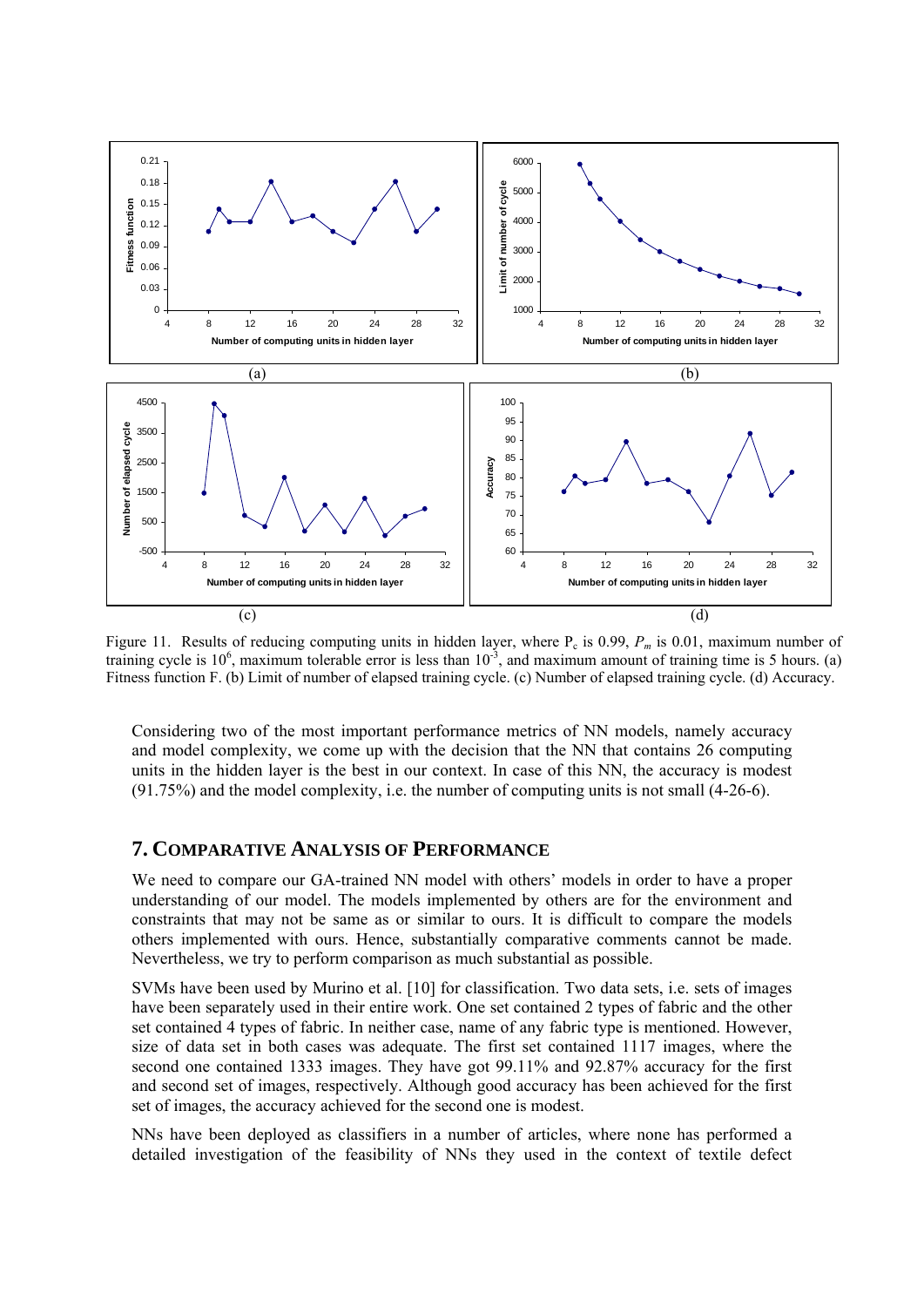classification. Habib and Rokonuzzaman [1] have trained their CPN in order to classify defects commonly occurring in knitted fabrics. They used four types of defects and two types of features. Their sample consisted of 100 images. Their CPN had 4, 12 and 6 computing units in the input, hidden and output layers respectively. It took 191 cycles for the CPN to be trained. A 100%-accuracy has been found. Although the accuracy and model complexity (number of computing units) have been good and medium respectively, the training time has been long.

Backpropagation learning algorithm has been used in [8], [11], [14] and [15]. Saeidi et al. [8] have worked with knitted fabrics. They have first performed off-line experiments and then performed on-line implementation. In case of off-line experiments, the sample size was 140. They have employed a three-layer feedforward NN, which had 15, 8 and 7 computing units in the input, hidden and output layers respectively. It took 7350 epochs for the NN to be trained. An accuracy of 78.4% has been achieved. The model complexity (number of computing units) has been modest. Moreover, the training time has been long and the accuracy has been poor. In case of on-line implementation, the sample size was 8485. An accuracy of 96.57% has been achieved by employing a feedforward NN. The accuracy has been good although the model complexity and training time have not been mentioned. Karayiannis et al. [11] have worked with web textile fabrics. They have used a three-layer NN, which had 13, 5 and 8 computing units in the input, hidden and output layers respectively. A sample of size 400 was used. A  $94\%$ accuracy has been achieved. Although the accuracy and model complexity have been good and small respectively, nothing has been mentioned about the training time. Kuo and Lee [14] have used plain white fabrics and have got accuracy varying from 95% to 100%. The accuracy has been modest. Moreover, the model complexity and training time have not been reported. Mitropulos et al. [15] have used web textile fabrics for their work. They have used a three-layer NN, which had 4, 5 and 8 computing units in the input, hidden and output layers respectively. They have got an accuracy of 91%, where the sample size was 400. The accuracy has been modest although the model complexity has been small. Nothing has been mentioned about the training time. Resilient backpropagation learning algorithm has been used in [9] and [23]. Islam et al. [9] have used a fully connected four-layer NN, which contained 3, 40, 4, and 4 computing units in the input, first hidden, second hidden and output layers respectively. They have worked with a sample of over 200 images. They have got an accuracy of 77%. The accuracy has been poor and the model complexity has been large. Moreover, the training time has not been given. Islam et al. [23] have employed a fully connected three-layer NN, which had 3, 44 and 4 computing units in the input, hidden and output layers, respectively. 220 images have been used as sample. An accuracy of 76.5% has been achieved. The accuracy and model complexity have been poor and large respectively. Moreover, nothing has been mentioned about the training time. Shady et al. [16] have separately worked on both spatial and frequency domains in order to extract features from images of knitted fabric. They have used the LVQ algorithm in order to train the NNs for both domains. A sample of 205 images was used. In case of spatial domain, they employed a two-layer NN, which contained 7 computing units in the input layer and same number of units in the output layer. They achieved a 90.21%-accuracy. The accuracy has been modest although the model complexity has been small. Moreover, the training time has not been reported. In case of frequency domain, they employed a two-layer NN, which had 6 and 7 computing units in the input and output layers respectively. An accuracy of 91.9% has been achieved. Although the model complexity has been small, the accuracy has been modest. Moreover, nothing has been mentioned about the training time.

With respect to such observation, our obtained accuracy of more than 91% and model complexity of (4-26-6) appear to be promising enough. If maximum amount of training time were much more than 5 hours, much good accuracy and model complexity could have been found. As we have mentioned before, due to the lack of uniformity in the image data set, performance evaluation and the nature of intended application, it is not prudent to explicitly compare merits of our approach with other works. Therefore, it may not be unfair to claim that GA has enough potential to classify textile defects with very encouraging accuracies.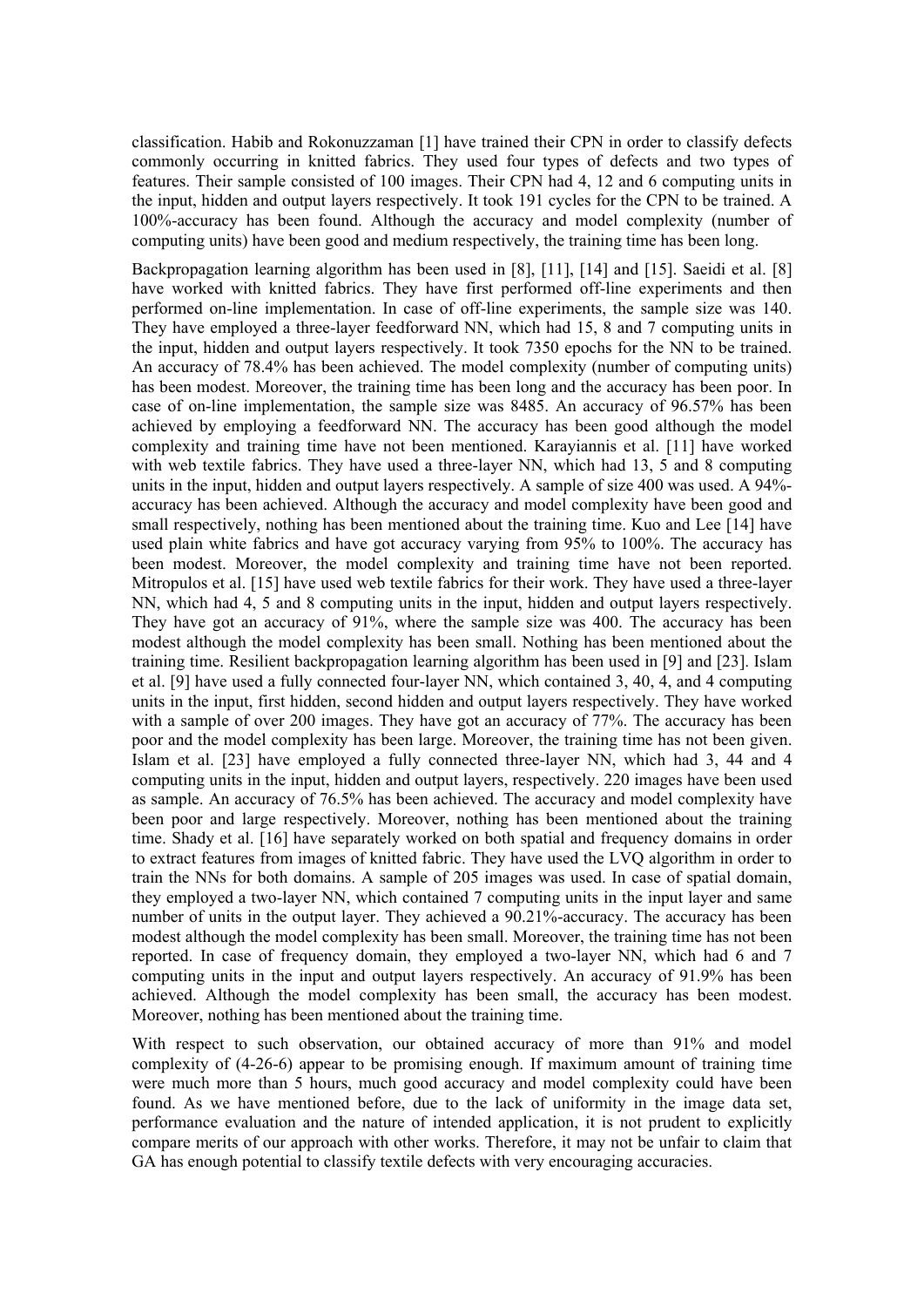# **8. CONCLUSION AND FUTURE WORK**

In this paper, we have investigated the feasibility of GA-trained NN model in the context of textile defect classification. We have observed and justified the impact of tuning different network parameters. We have attempted to find proper GA model in the context of textile defect classification by tuning these parameters. Finally, we have compared the performance of the GA model with that of the classification models described in different articles in terms of the performance metrics - accuracy and model complexity.

Due to small sample size, our finding is not comprehensive enough to make conclusive comment about the merits of our implemented GA model. There remains work with GA to successfully classify commonly occurring all types of textile defects for a sample of a very large number of high quality images.

# **REFERENCES**

[01] M. T. Habib and M. Rokonuzzaman, "A Set of Geometric Features for Neural Network-Based Textile Defect Classification", ISRN Artificial Intelligence , Volume 2012, Article ID 643473, 2012.

[02] R. Rojas, "*Neural Networks: A Systematic Introduction*," Springer-Verlag, 1996.

[03] D. Anderson and G. McNeill, "Artificial Neural Networks Technology," *Contract Report*, for Rome Laboratory, contract no. F30602-89-C-0082, August 1992.

[04] Y. Shu and Z. Tan, "Fabric Defects Automatic Detection Using Gabor Filters," *World Congress on Intelligent Control and Automation (WCICA 2004),* Hangzhou, China, vol. 4, pp. 3378 – 3380, June 2004.

[05] M. Salahudin and M. Rokonuzzaman, "Adaptive Segmentation of Knit Fabric Images for Automated Defect Detection in Semi-structured Environments," *Proceedings of the 8th ICCIT*, pp. 255-260, 2005.

[06] W. Jasper, J. Joines, and J. Brenzovich, "Fabric Defect Detection Using a Genetic Algorithm Tuned Wavelet Filter," *Journal of the Textile Institute*, vol. 96, Issue 1, pp. 43 – 54, January 2005.

[07] R. Stojanovic, P. Mitropulos, C. Koulamas, Y.A. Karayiannis, S. Koubias, and G. Papadopoulos, "Real-time Vision based System for Textile Fabric Inspection," *Real-Time Imaging*, vol. 7, no. 6, pp. 507–518, 2001.

[08] R. G. Saeidi, M. Latifi, S. S. Najar, and A. Ghazi Saeidi, "Computer Vision-Aided Fabric Inspection System for On-Circular Knitting Machine," *Textile Research Journal*, vol. 75, No. 6, 492-497 (2005).

[09] M. A. Islam, S. Akhter, and T. E. Mursalin, "Automated Textile Defect Recognition System using Computer Vision and Artificial Neural Networks," *Proceedings World Academy of Science, Engineering and Technology*, vol. 13, pp. 1-7, May 2006.

[10] V. Murino, M. Bicego, and I. A. Rossi, "Statistical Classification of Raw Textile Defects," icpr,pp.311-314, *17th International Conference on Pattern Recognition (ICPR'04)* – vol. 4, 2004.

[11] Y. A. Karayiannis, R. Stojanovic, P. Mitropoulos, C. Koulamas, T. Stouraitis, S. Koubias, and G. Papadopoulos, "Defect Detection and Classification on Web Textile Fabric Using Multiresolution Decomposition and Neural Networks," *Proceedings on the 6th IEEE International Conference on Electronics, Circuits and Systems*, Pafos, Cyprus, September 1999, pp. 765-768.

[12] A. Kumar, "Neural Network based detection of local textile defects," *Pattern Recognition*, vol. 36, pp. 1645-1659, 2003.

[13] D. A. Karras, S. A. Karkanis, and B. G. Mertzios, "Supervised and Unsupervised Neural Network Methods applied to Textile Quality Control based on Improved Wavelet Feature Extraction Techniques," *International Journal on Computer Mathematics*, vol. 67, pp. 169-181, 1998.

[14] C.-F. J. Kuo and C.-J. Lee, "A Back-Propagation Neural Network for Recognizing Fabric Defects," *Textile Research Journal*, vol. 73, no. 2, pp. 147-151, 2003.